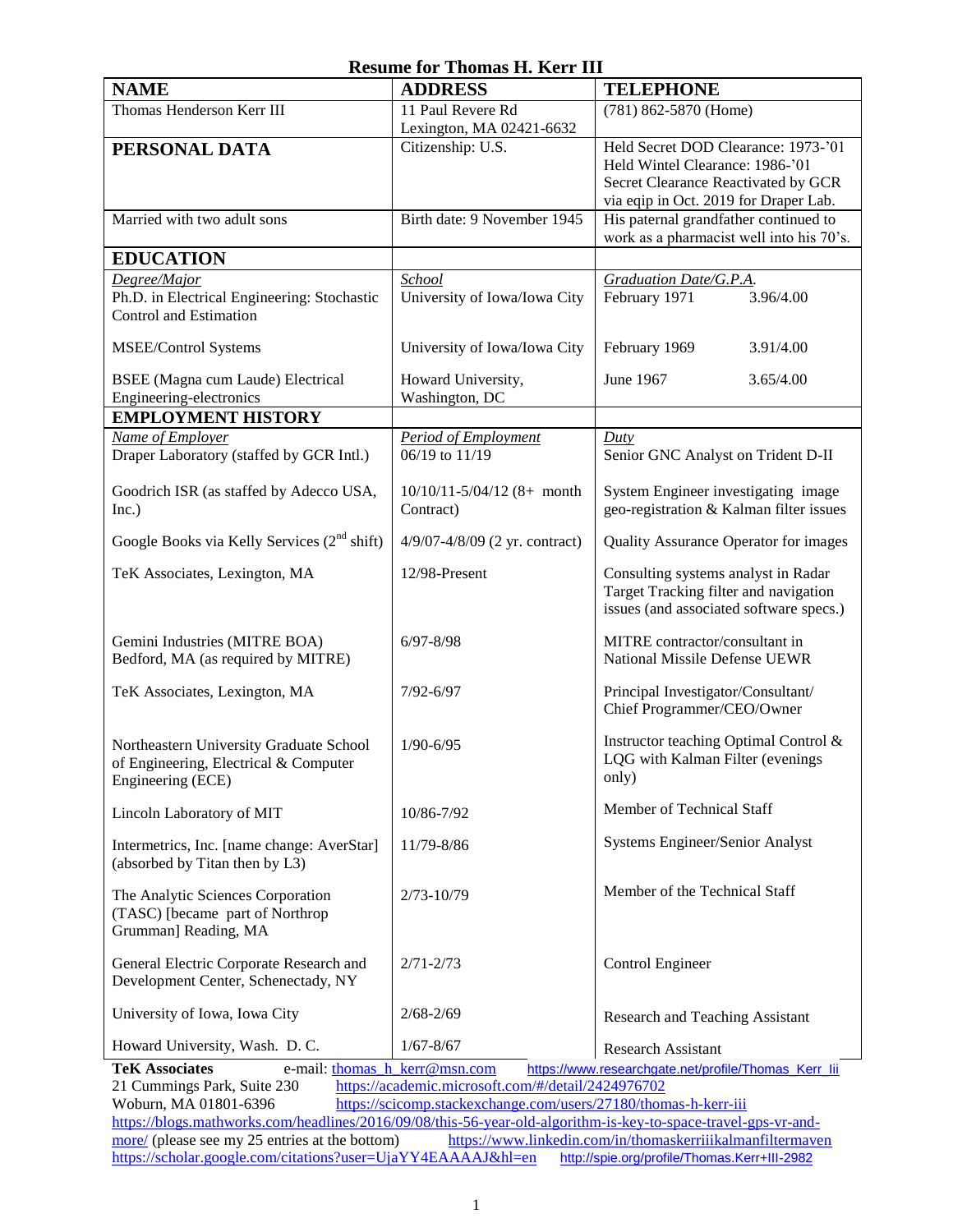Dr. Thomas H. Kerr III's experience for the past  $40+$  years, as a mathematically-oriented R&D algorithm engineer, systems engineer, and software developer, has encompassed various Kalman filter theoretical evolutionary developments for DoD applications in submarine and aircraft Inertial Navigation Systems (INS), in GPS, in Lamps Difar Sonar/Sonobouy target tracking, in JTIDS RelNav, and in radar target tracking for strategic reentry vehicles. He has an awareness of current target observables, countermeasures, counter-countermeasures, sweeprate exposure to enemy surveillance, pattern recognition classification procedures, neural network limitations, and support software issues for implementing promising algorithms-with particular emphasis on novel *state variable* modelbased Kalman filter (**KF**) applications. He is cognizant and experienced in the following areas:

- Analysis/Simulation and software implementation of INS/GPS or INS/DGPS Navigation algorithms;
- Sensor or Actuator Failure Detection in Navigation Systems similar to GPS RAIM (Receiver Autonomous Integrity Monitoring);
- Algorithm Specification/Design/Implementation/IV&V/Software Documentation;
- Design, Evaluation, and Implementation of Decentralized or Distributed Kalman filters;
- Using Partial Differential Equations (PDE-based) Kalman filter constructs for thermal conduction, convection, and radiation for thermal diffusion (expertise in PDE's also extends to understanding methodology in proper use of Kolmogorov or Fokker-Planck Equations arising in nonlinear filtering [and in Electromagnetic theory for the hyperbolic wave equation of transmission lines and/or for antennas]);
- Use of 2-D Kalman filters for image processing resolution enhancements (with these Kalman filter constructs, along with Decentralized Kalman filters & image registration for multi-sensor fusion);
- Various novel approximate approaches for handling nonlinear filtering by being alert to possible improvements to supplant, replace, or augment Kalman filters such as:
	- -Particle Filtering (**PF**) or Sigma-Point Filtering (only if they live up to their hype [which has not happened yet]) with careful assessment of their associated respective computational burdens;

-with hopes for benefits in parallelization (multi-threaded parallel processing and/or embedded apps);

- Design, Evaluation, and Implementation of Angle-only tracking (AOT) or Bearings-0nly filtering (for passive sonar or range-denied jammed radar tracking)-both being highly nonlinear;
- Kalman filter tracking accoutrements like the handling of multiple target tracks (e.g., via use of Hungarian algorithm, Munkres algorithm, J-V-C algorithm, Murty's algorithm, Multiple Hypotheses Testing, or distributed Auction algorithm, and other approaches to solving the Assignment Problem of Operations Research), Matrix Spectral Factorization (MSF), and Cramer-Rao Lower Bound (CRLB) analysis and evaluation;
- Event detection (e.g., via use of Generalized Likelihood Ratio [GLR]), which utilizes the outputs associated with Kalman filters or statistical estimation, to identify faulty navigation components (i.e., INS gyro and accelerometer components, GPS receivers, Receiver Autonomous Integrity Monitoring [RAIM]) or for detecting target maneuvers via radar, IR, or sonar;
- Self-assembling or *self-organizing* networked sensors (perhaps exploiting different sections of the electromagnetic spectrum for multi-spectral or hyper-spectral assessments or determinations);
- Tactics for improving target observables such as certain sensor-host platform maneuvers to improve passive sonar observability, aircraft maneuvers to eliminate ambiguity associated with several different candidate INS component sources of owncraft INS failure or to reveal the presence of such failures during early stages of a mission before they have a more deleterious impact;
- Supporting new Monte-Carlo techniques (re-sampling) and associated supporting pseudo-random number and quasi-random number generation techniques germane to **PF** (also relevant to encryption);
- Investigations into *probability one* convergence arguments for assessing estimator convergence to true targets instead of relying on mere mean-square-convergence arguments inappropriately extrapolated from multitudinous Monte-Carlo trials (especially since successful National Missile Defense [**NMD**] interception is a single sample event rather than proximity to the target on average);
- Multi-channel generalizations to scalar *Maximum Entropy* spectral estimation (also model-based);
- Applying Electrical Network Synthesis using exclusively passive circuit elements (a'la Van Valkenberg: Brune, Reza, Bott-Duffin techniques).

He has novel ideas about using sensor-affiliated or dedicated decentralized Kalman filters to obtain different complementary perspectives of the same targets by simultaneously viewing the tactical or strategic situation from different aspect angles from GPS-derived known locations of the sensors; with measurement data also synchronized and time-tagged with GPS time (that can subsequently be easily related to Universal Coordinated Time, if need be).

Thomas Kerr III founded **TeK Associates** in 1992. While in school, he took additional courses in physics (classical mechanics and modern quantum physics) and extra advanced mathematics graduate courses (point set topology, modern algebra, real and complex analysis I & II, and measure theory) beyond what were required for engineers at the time. This has served him well in R&D endeavors for more than 4 decades. He has worked in the estimation area for over 38 years on DoD applications: (Poseidon/Trident) **submarines** navigation failure detection [5], [6], [9]- [11], [17], [132] and also posed and solved the problem of **SSBN** external navaid fix utilization while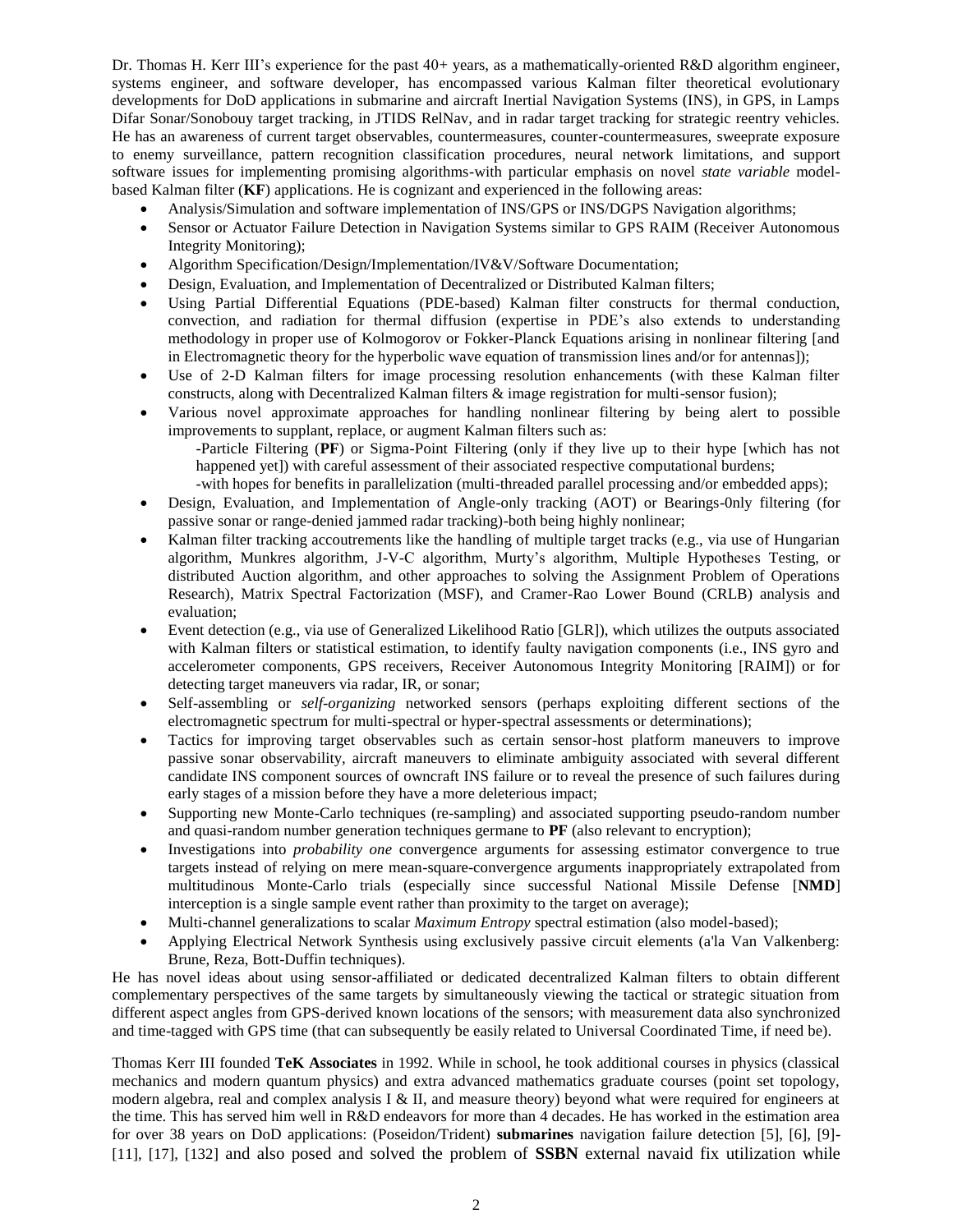evading enemy surveillance as a "cat-and-mouse" game of "sensor schedule optimization" within a Kalman Nav filter context [13], [16], [21], [106], [123], [126] and Air Force **aircraft Navigation** [18], [19], [23]- [25], [28] (**failure detection and reconfiguration** in Navigation systems within owncraft position and attitude determination) [30], [35], [42]. In performing design and analysis for the aforementioned applications, he routinely implements requisite Monte-Carlo simulations for trade-off studies to set parameters and to substantiate conclusions. He has 44+ years at these activities. He has some sonar evaluation Independent Validation and Verification (IV&V) experience [22], [31]-[33]; has done Global Positioning System (GPS) integration Development Test and Evaluation (DT&E) in attack submarines and refereed the performance of the dual manufacturer Phase II **GPS receiver** competition between **Magnavox** and **Rockwell International** against Department of Defense (DoD) spec compliance [28], [36]-[39], [111], [125], [128] and investigated use of GPS in novel applications [105] as well. More recently he has worked in **strategic Radar target-tracking** [49], [100], [115]-[122], [127]; and in some aspects of tactical and strategic Electronic Warfare (EW) pattern recognition applications [29], [34] and in following recent gravity models, Inertial Navigation Systems, and proposed modifications in GPS receivers, respectively, as [134], [135], and [136]. He has taken 95+ Continuing Education courses and has over 130+ technical publications reporting his novel results and insights. Since 2000, he has generated 16 publications advertising **TeK Associates**' analysis capabilities and other software projects initiated and completed.

#### **Technical Summary**

Thomas H. Kerr III's experience for the past 40+ years has been as a mathematically oriented R&D Algorithm Engineer, Senior Analyst/Systems Engineer, and Software Developer, encompassing various Kalman filters and related mathematically challenging theoretical evolutionary developments almost exclusively for DoD applications.

Expert in theory and practice of Kalman Filters and Extended Kalman Filters (EKF) and other related Statistical Estimation techniques for both INS/GPS Navigation and for Radar Target Tracking. Some experience in target tracking filters for Navy LAMPS Lofar/Difar AOT &PTA sonobuoys.

Presented his analysis and simulation at Naval Academy & in ION Journal of type and frequency of necessary alternative external navaid fix usage in enhancing submarine INS accuracy by compensating for its inherent drift-rate versus exposure to enemy surveillance incurred in doing so.

Familiar with alternative algorithms & approaches (J-V-C, Multi-hypotheses Tests, Murty, and Auction Algorithm) to handling or solving the multi-target tracking problem.

Statistical Analysis/Statistical Design of Experiments. Extensive background in writing Plans and Procedures.

Trail-blazed development of a Kalman filter accouterment: Two Confidence Region Failure Detection, from first principles by developing a test statistic and subsequently specifying False Alarm and Correct Detection Probabilities that were traded-off in specifying CFAR time-varying decision threshold for comparison to it in making decisions (as a particular ROC operating point). Programmed simulation of all aspects in PL/1, ran test cases, analyzed outputs & analyzed operational data after its implementation. Was first to recognize the utility of combining earlier "failure detection methodologies" with the results of "decentralized estimation", thus reaping a satisfying theoretical foundation for "redundancy management" for navigation applications. Received **M. Barry Carlton Award** from IEEE Aerospace and Electronic Systems for his publication in their transactions elucidating these aspects. Results also presented at Institute of Navigation Conference.

Possesses detailed knowledge of operational principles of GPS, of Inertial Navigation Systems (INS), and of host platform and environmental constraints for theoretical analysis and modeling. Similar knowledge of Strategic EW Radar aspects too.

Results of his trailblazing analysis and evaluation of multi-sensor data collection using INS/GPS equipped support platform in Airborne map-making was published in Institute of Navigation (ION) Proceedings of GPS94. He published "A Critique of GPS" in **'**01.

Has performed Pattern Recognition Analysis, using its techniques and supporting computer processing.

24 years Windows-based Software Development (prior 20 year experience was on mainframes).

Surveyed and analyzed alternative Decentralized filtering approaches to identify those satisfying constraints possessed or exhibited by NAV applications of interest and conveyed results in our written reports and associated open literature publications (PLANS Proceedings & NATO AGARDograph) to customers: NADC (for JTIDS), Wright-Patterson AFB for MUF-BARS/ICNIA for Advanced Tactical Fighter (ATF).

Developed supporting theory for and implemented a Cramer-Rao Lower Bound methodology in MatLab and Simulink on PC for Strategic Reentry Vehicle EW Radar Target Tracking for National Missile Defense (NMD). These and other results were conveyed in his NMD Tracking Analysis Notebook (for XonTech & Raytheon in 1999). Wrote Radar Target Tracking Filter Software Specs for NMD for Raytheon (2000).

As an algorithm and signal processing specialist, he generally focuses on system aspects related to optimal estimation and Kalman filtering and associated models, in particular, to requisite further processing of state estimates related to detection and tracking. His work and research experience has encompassed: estimation applications with standard Gaussian white noises or with non-standard Poisson or other point-process doubly stochastic noises present (primarily in NAVIGATION and in RADAR and IR target tracking applications); spectral estimation in analyzing and emulating RADAR primary polarization (PP) and orthogonal polarization (OP) target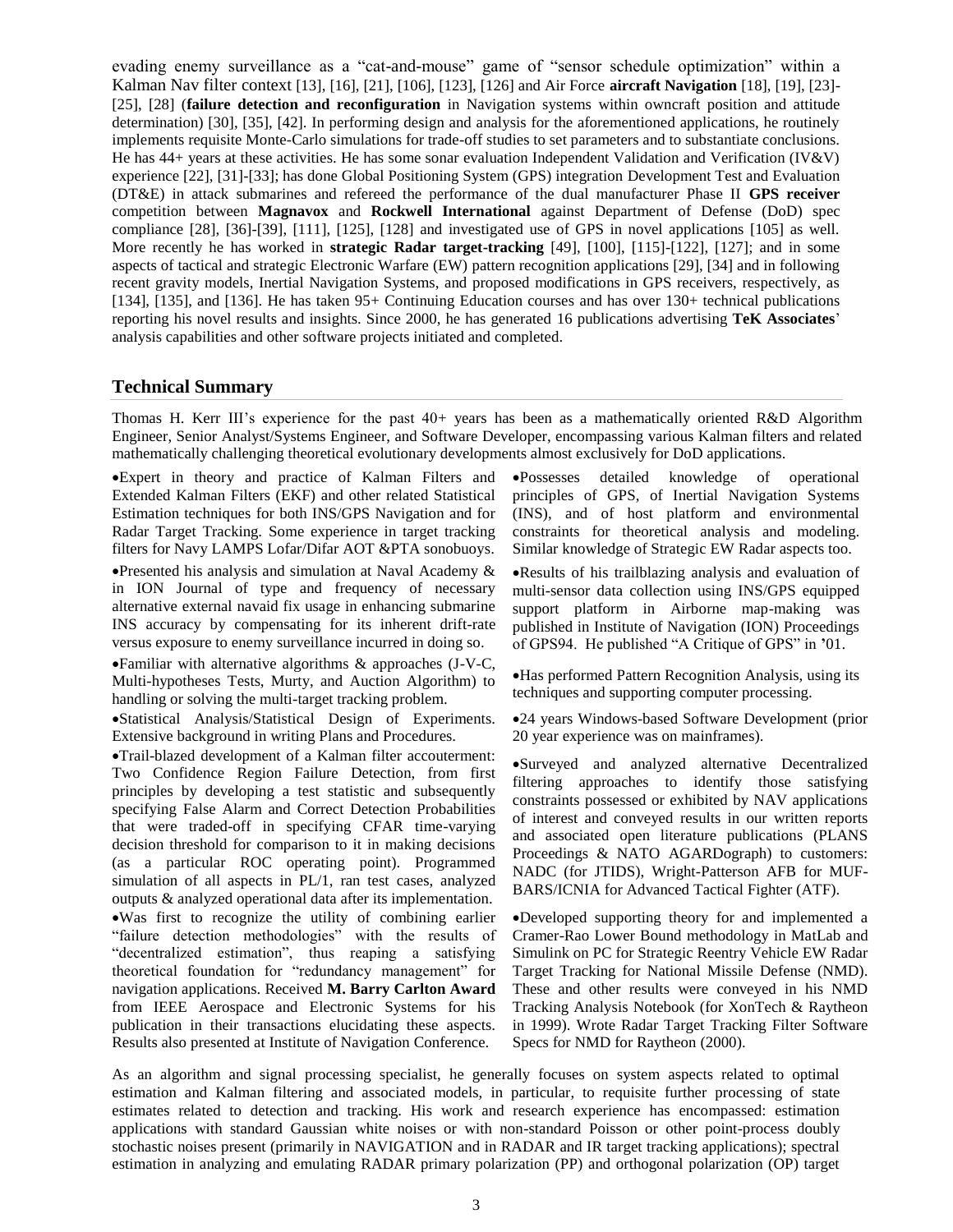signatures [49]; decentralized and multi-rate filters [19], [20], [35], [40], [42], [59], [92], [102], [109], [110]; mathematical modeling [3], [4], [111] and parameter identification for stochastic systems [1], [2], [8]; optimal search and screening [16], [27]; angle-only (i.e., bearings-only) tracking [69], [78], [81], [84], [87], [90], [107]; fault/failure detection in dynamical systems (and the mathematically identical areas of maneuver detection, change detection and/or incident detection) [7], [11], [12], [17], [26], [30], [40], [42], [60]-[62], [114], [130], [131], [132]; optimal-sensor-usage-alternation with a Kalman filter; determining Pareto-optimal strategies using the method-oflinear-combinations (for multicriteria optimization) [16], [21], [123], [126]; optimal control [124], [129]; algorithm convergence [3], [4], [12], [14], [16], [127], [135]; engineering analyses; trade-off analyses/trade studies [13], [16], [122], [127]; computational techniques [41], [44], [63], [98], [103], [124], [129], [133], [136]; control theory (modern state-space-based and classical frequency-domain-based approaches) [131], [134]; and the supporting underlying systems theory [14], [15], [30], [41], [43]-[45], [62], [100], [103], [124], [129], [131], [133], [134]. Almost all of the above were obtained as outcomes under application contracts. The more provocative recent investigations reported above were initiated and personally performed under **TeK Associates**' IR&D contracts.

He now guides **TeK Associates**, an engineering consulting and software development company, in developing their main software product: **TK-MIP™** (due for final release in 2019) and in pursuing Small Business Innovation Research (SBIR's) and subcontracts in the evolving areas of Kalman filter and Control applications for Navigation, Target Tracking, and for Image Processing and Sensor Fusion. During this time, he also taught Optimal Control and Kalman filters in the graduate E.C.E. Department at Northeastern Univ. in the evenings for four years (between 1990 and 1995). He is versed in FORTRAN77/90/95, PL/1, IBM Assembly Language, BASIC (GW), and PC MatLab<sup>TM</sup>/Simulink<sup>TM</sup> (16-bit ver. 4.2 and 32-bit vers. 5.3 to 6.5, 64-bit ver. R2019a MatLab and vers. 3.0.1 to 5.0 **Simulink**) and also has some experience with Neural Networks (NN) for pattern recognition applications [97] (but is a skeptic regarding use of NN's for pure control applications [108], [113]). His new forte is Visual Basic<sup>TM</sup> (vers. 3, 4, 5, 6, and some aspects of .NET) in conjunction with PowerBasic<sup>TM</sup> for truly compiled executables, \*.exe's (ever since ver. 5), using VBX's/OCX's, DLL's, DDE, OLE/COM/DCOM/ COM+/ActiveX, and the Window's **API** for snappier performance on the PC under both Windows<sup>TM</sup> 95/98/Me and Windows<sup>TM</sup> NT/2000/XP/Vista/7/10 and the associated third party tools. He is involved in aspects of data acquisition for PC's (e.g., DMA, PCI, USB, Firewire, DAQ data acquisition cards, signal conditioning, and follows evolving VITA standards). He possesses the above mentioned software tools including a **MatLab-to-C cross-compiler** (ver. 3.0), Real-Time Workshop (for automatic **SimuLink-to-C compilation**) and a wide variety of **MatLab** toolboxes, which he has previously demonstrated for his students at Northeastern University. He has **InstallShieldExpress** ver. 2.01 and **InstallShield PackageForTheWeb** ver 1.3 and both **Wise Installer** ver. 8.12 and **PC-Install** ver. 7 but has the most experience with the Wise Installer. He is learning more about the SLICOT toolbox for **MatLab<sup>TM</sup>** and has used cutting-edge COMSOL Multi-physics trial version 4.0 and is aware of its utility and ease-of-use for solving PDE's.

Since explicit analytic closed-form examples or counterexamples are useful for exposing existing problems or weaknesses in areas of control and estimation theory so that these unfortunate holes may be shored up in a timely fashion, he developed a complete methodology ([47], [48], [98], [99], [104], [112], [124], [129]) consisting of a catalog of analytic closed-form test cases for verifying general purpose control and estimation related software code implementations and has previously participated (through the Boston area IEEE Control Systems Society as chairman of the Steering Committee) in a run off competition/comparison in September 1993 between four local but nationally known Computer-Aided Control System Design (CACSD) vendors. The benefits of using these recommended or similarly justified test cases are the reduced computational expense incurred during software debug by using such low-dimensional test cases and the insight gained into software performance, as gauged against test problems of known closed-form solution behavior (so that adverse changes, say, in computing platform behavior, as with a new operating system, firmware, or patch, can be detected early on during s/w unit tests and regression tests).

#### **Detailed Description of Prior Professional Experience**

**Since founding TeK Associates in Lexington, MA in October 1992**, the following developments, processing tasks, and investigations were performed:

- For **Arête Associates**' Navy Airborne Remote Optical Spotlight System (**ACOSS**) Littoral Surveillance program in 2003, developed a Kalman filter-based covariance analysis program in **MatLab**<sup>TM</sup> and exercised it in performing quantitative evaluations of the relative pointing accuracy provided by each of several alternative candidate INS platforms of varying quality (and cost) by using high quality GPS [P(Y)-code, differential, or kinematic] fixes at a high rate to enhance the INS with frequent updates to compensate for degradations otherwise incurred with time due to inherent gyro drift rate characteristic of each INS candidate [135]..
- For **Boeing Company** in 2002, prepared solicited proposal to improve evaluation of any tracking filter used for NMD/GMD in the application below. (Papers [131] and [132] were outcomes.) <http://www.tekassociates.biz/PriorSummer2003TeKCovarianceFidelityProposal.pdf>
- Participated in developing the next generation Upgraded Early Warning Radar (UEWR) target tracking filters for National Missile Defense as a consultant, first, for **The MITRE Corporation** (via **Gemini Industries** BOA '97-'98) [115]-[118], then directly for **XonTech** ('98-'99) [119], and, subsequently, directly for **Raytheon**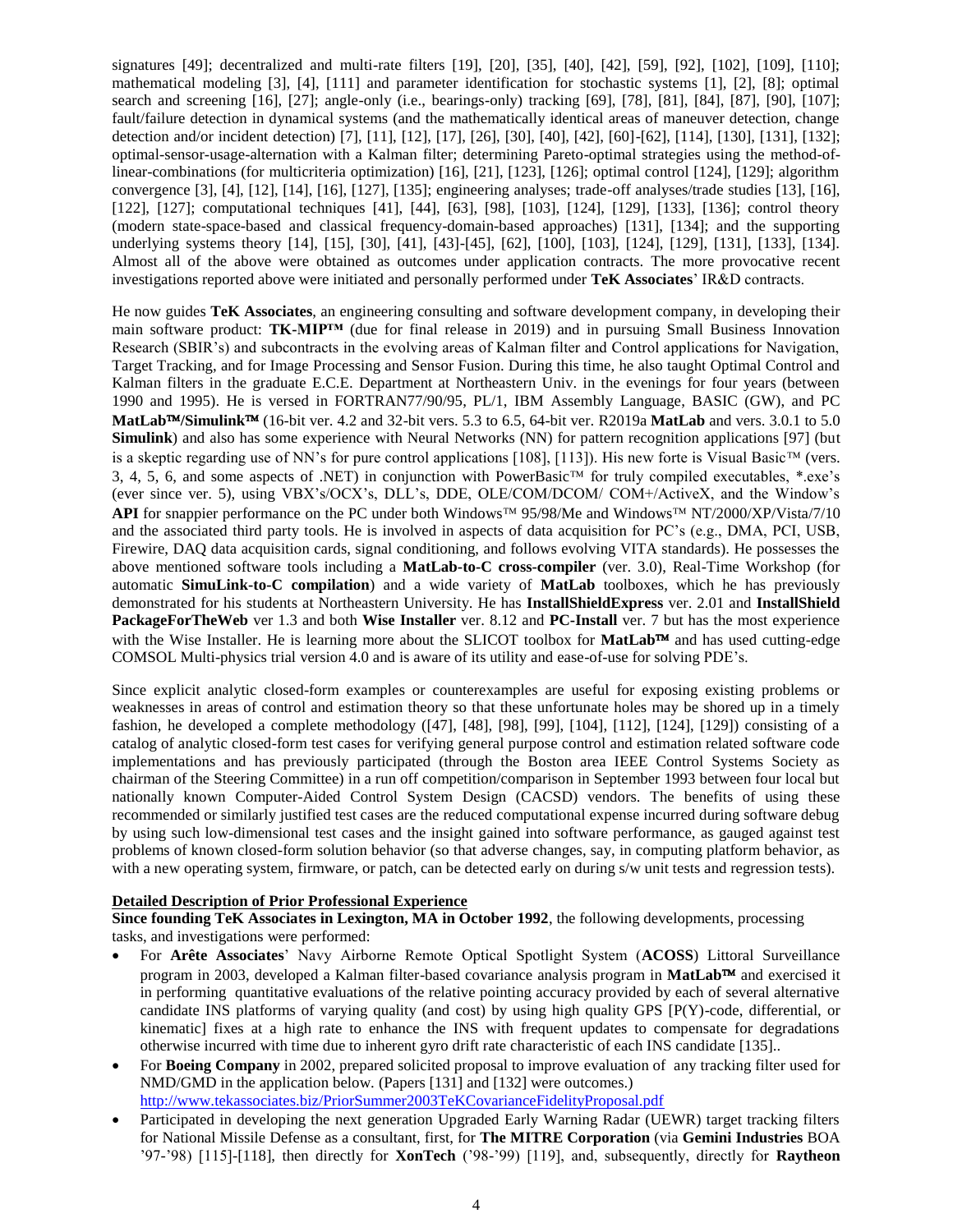under NMD/UEWR ('99-'00) [120]-[122], [127]. Personally developed Cramer-Rao lower bound evaluation analysis and implemented corresponding  $\text{MatLab}^{\text{TM}}$  software for gauging nonlinear filter performance and contributed on other tracking issues such as specifying and documenting corresponding Software Requirements Specifications for the Extended Kalman Filter and Batch filters being used and in writing the Tracking Notebook and other memos and reports such as investigating use of the Lambert algorithm versus Levenberg-Marquardt least squares fitting in determining when to include the second zonal harmonic of gravity to account for the oblateness of the earth rather than ignore it, and gained experience with Interactive Multiple Model (IMM) estimation.

- Performed the entire development of **TeK Associates**' primary commercial software product: **TK-MIP**, its architecture, its graphics, coding, preliminary internal R&D, supporting software documentation, validation demos, and the many applications of TK-MIP that have appeared in recent textbook chapters [103]; IEEE AES and AC journal articles [104], [106], [113], [114]; GPS investigations [105], [111], [125], [126]; SPIE'96 [109], ICSPAT'95 [107], [108], ICSPAT'96 [110], DASC'97 [111], [112], ONR/GTRI Workshop [123], [124]; and SPIE'01 [128]-[130] articles.
- Prepared all SBIR's and other unsolicited proposals submitted by **TeK Associates** over the last 18 years and have tracked other analytic leads including relevant areas of wavelet/multi-resolution analysis, space-time processing/Wigner distributions, Neural Networks, higher order bi- and tri-spectral techniques, and Image processing/Sensor Fusion based on 2-D Kalman filtering related to use of partial differential equations (PDE's) [109], [110], [129].
- Kept abreast of cutting edge developments in Gravity Modeling, Inertial Navigation Systems, and GPS receiver developments (viz., [134], [135], and [136], respectively).
- Within the last 4 years, I developed deliverable MatLab software for OKSI and Aurora Flight Sciences.

**Over the six years at Lincoln Laboratory of MIT (in Lexington, MA)**, the following signal processing tasks and investigations were performed:

- As a member of Group 53 concerned with passive and active infrared target tracking and pattern recognition (e.g., distinguishing Howitzers from tanks and armored personnel carriers) and image processing, investigated aspects of parallel processing research for Kalman filters and investigated Neural Network (NN) theory and applications [97] and in particular the opportunity for using Kalman filters to expedite NN learning in place of standard backpropagation. Group 53 had a flight facility for gathering IR measurement data and laser range data on targets in different geographical areas, at different altitudes, from different aspect angles, using alternative optical and radar sensors (for later ATR algorithm tuning by others). He applied his Kalman filter/navigation theory background in an investigation to recommend particular navaid use (type and frequency of fixes) out of candidate VOR/DME, GPS, or surveyed retro-reflector locations (as viewed from the onboard imaging equipment in real-time) to support tight accuracy goals in using an airborne LASERNAV II Inertial Navigation System (INS) during data collection missions of the particular G-1 test aircraft over Electronic Terrain Board data patches so that swaths of the down-looking sensor have sufficient location accuracy to avoid blatant gaps in measurement coverage but, conversely, also seeks to be parsimonious by not overlapping too much (thus avoiding overly redundant data recording). He specified a procedure for pre-flight mission planning and data patch preparation and grooming via INS/GPS waypoint insertion and retro-reflector pre-placement (to expedite later scene alignment) to designate anticipated swath row boundaries of sensor footprint and introduced use of colored balloons (and other special end-of-row markers) to signal aircraft to initiate 3 minute 180° turns for backsweep coverage of adjacent rows [94], [95], [101], [105].
- For Group 95, performed investigation of various multi-channel generalizations of *maximum entropy* technique for spectral estimation and applied two alternative implementations to the estimation of Primary Polarization (PP) and Orthogonal Polarization (OP) components of RV wake signatures from (Kwajalein Islands) [49] *Tradex* wideband radar data. Also explored use of Matrix Spectral factorization computer program in conjunction with use of realization theory results on the same problem [47], [104]. *Tradex* radar uses coherent phase processing so data and algorithm formulations had to accommodate both real and imaginary complex processing. Validated software with synthetic data simulated as problems of known solution, then applied validated implementation to actual *Tradex* radar data (as recorded on magnetic tape) [50]-[53], [98], [99]. Same techniques were used in reverse to emulate signatures of real targets for purposes of enemy deception as an electronic decoy [47], [104].
- Participated as a speaker in the videotaped in-house *Distributed Sensor Systems Workshop* and participated in the associated round-table panel discussion which followed.
- Looked into aspects of satellite survivability for Strategic Defense Initiative including the interaction and/or impact of evolutionary navigation, pointing, and triangulation technology associated with angles-only tracking (as with coordinated electro-optic sensors or with range-denied jammed radars) [54]-[57].
- Performed study to assess the utility of using two range-denied (i.e., jammed) radar to track an incoming RV via triangulation. Varied sensor location from target, orientation of sensors, and baseline length as well as radar pulse repetition frequency PRF and Kalman filter initial conditions to assess the effect [57], [58], [68], [69],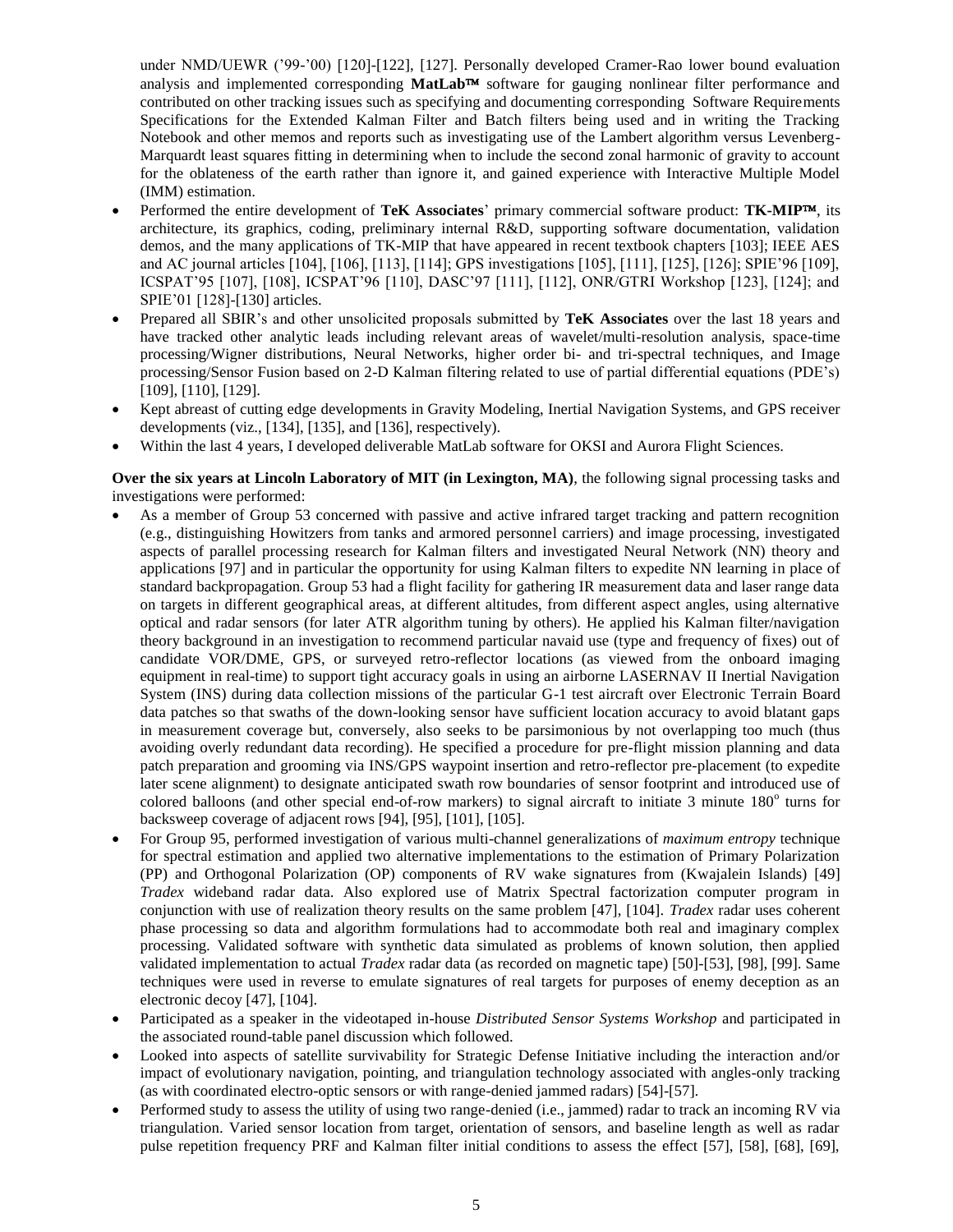[78], [79], [81], [83], [86], [87], [90]. He developed a new computer program for this application. Prior errors in the methodology were diplomatically pointed out [107].

 Developed an Extended Kalman filter for RV target tracking [64], [70]-[76], [100] using either radar or passive optics measurements (exclusively or in combination). Took steps to make software that was developed to be compatible with eventual inclusion within a multi-target tracking framework for updating/maintaining target track files and properly extinguishing or pruning nonexistent false target reports. Planned use of on-line timevarying variance within adaptive tracking gates for associating received returns with proper target tracks. This was all for a detailed simulation. Generated detailed intermediate software design memos (already listed above) and unit tests [70], [71] and performed integration testing as well. Looked into other state-of-the-art approaches to tracking maneuvering targets, of solving the resource "assignment problem" inherent in multi-target tracking and for implementing the solutions, and of handling the related problem of multi-sensor fusion.

#### **Over the six years at Intermetrics, Inc**. **[more recently renamed AverStar and moved to Burlington, MA from Cambridge then absorbed by Titan then absorbed by L3]**, the following navigation, Kalman filtering, or signalprocessing related investigations/tasks were performed:

- Pioneered failure detection/redundancy management/decentralized filter formulations as developed under Integrated Communications, Navigation, and Identification for Avionics (ICNIA) for the Advanced Tactical Fighter (ATF) [35], [40], and [42].
- Represented the U.S. government interests on a team that critiqued Kalman filter design and performance of early Magnavox version of Precise Integrated Navigation System (PINS) [32], as developed for Minesweepers.
- Developed test plans, procedures, checklists, guidelines, and rationale for evaluating shipborne performance of four commercial SATNAV receivers for Naval Ocean Systems Center (NOSC).
- Worked on IV&V and documented several security issues for WIS (WWMCCS Improved System, where WWMCCS is World Wide Military Command and Control System): relating to use of coaxial vs. triaxial cable/grounding; potential vulnerability of fiber optics links; addressed WASSO (i.e., system administrator) issues and concerns; wrote MLMR white paper on use of encryption vs. check sums; scoped initial version of overall security plan. Familiarity with Orange-, Green-, Yellow-, and Bluebooks. (*Obviously, this assignment had nothing to do with Kalman filters but, never-the-less, was extremely useful to him years later regarding how to properly handle passwords, do classified processing, do classified deletes, and the how's and why's of enabling encryption within TeK Associates' current* TK-MIP<sup>TM</sup> *software product.*)
- Surveyed and summarized how Phase II Global Positioning System (GPS) works and options/variations in cross-checking both contractors' compliance (and in tagging violations) during the Phase II demonstration and competition for follow-on Phase III [28].
- Worked on integration of Joint Tactical Information and Distribution System (JTIDS) Relative Navigation (RelNav) into aircraft/aircraft carriers [23]-[25] and JTIDS/GPS integration issues.
- Performed test and evaluation of data monitoring GPS Phase II integration on Strategic Submersible Nuclear attack submarine SSN701 *La Jolla* [36]-[39] and the susceptibility to detection by enemy surveillance [29] in its use of GPS.
- Found stable decentralized Kalman filter formulations for Navy JTIDS RelNav [18]-[20].
- Looked into aspects of pattern recognition algorithm refinement for helicopter Missile Warning System (MWS) [34] for Honeywell Electro-Optical and critiqued their design.
- Performed Independent Validation and Verification (IV&V) of MSM-ll [22], as used for Anti-Submarine Warfare (ASW) sonobuoy processing by Navy Light Airborne Multi Platform System (LAMPS) helicopters, P-3 Orion, and participating ships and in subsequent critiquing the development of Kalman filters for sonobuoy target tracking [31], [33].
- Plenty of experience at writing proposals for Intermetrics. Participated in Integrated Navigation System Simulation (INSS), Common Kalman Filter, Advanced Tactical Navigator (ATN) (Phase 2), as well as in several other navigation-related and non-navigation but avionics-related proposals such as those that fed into the Northrop/McDonnell Douglas YF-23 Advanced Tactical Fighter (ATF).
- Served as Technical Editor of *Navigation, The journal of the Institute of Navigation* (in his supervisor Stephen Gilbert's stead for a year: 1985-86) between Paul M. Janiczek resigning (after getting married} and the next permanent editor being installed.

**Over the six years at The Analytic Sciences Corporation (TASC) [in Reading, MA, which became part of**  Litton but is now part of Northrop Grumman], the following navigation, Kalman filtering, and fault detection/signal-processing related investigations/tasks were performed:

 Posed and solved the problem of optimal navigation fix utilization for submarines in such a way that navigation accuracy is adequately satisfactory while exposure to enemy surveillance is minimized [13], [14], [21], and [106] (recent follow-ups: [123], [126]). Considerations also included associated sweep-rate exposure to enemy surveillance while taking augmenting navigation INS fixes and thwarting enemy ASW search procedures (i.e., countermeasures) [27].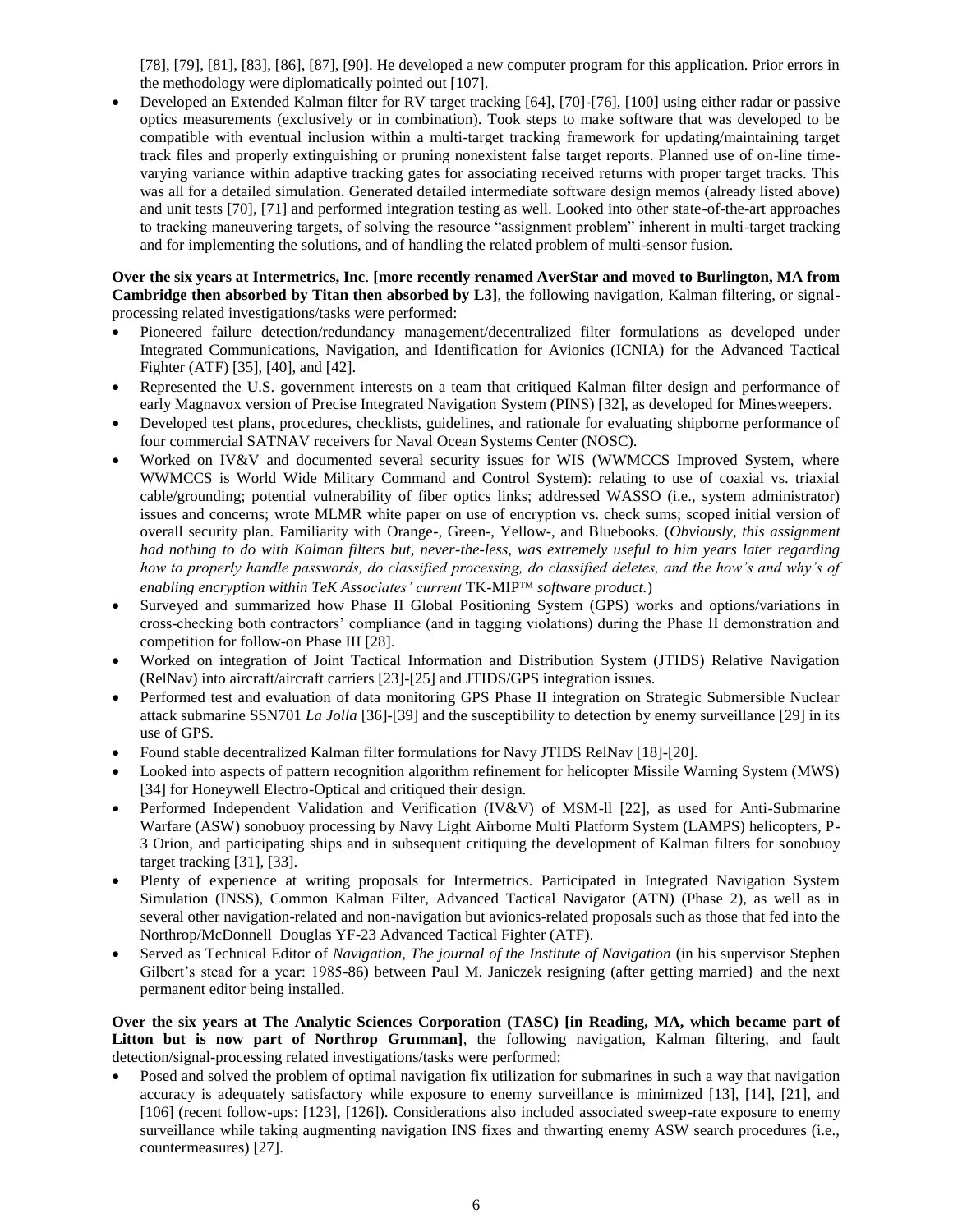Developed a failure detection technique for monitoring performance of the Electrostatically Supported Gyro Monitor (ESGM) on Trident submarines. Used confidence regions, as previously developed by me [1], [2] and refined them for this application [5]-[7], [9]-[12], [17], and [26]. Was actively involved in the development, analysis, simulation, and programming using both covariance analysis and Monte-Carlo simulation. Involvement included real data validation of the proposed algorithm after handing it over to Sperry Systems Management (then SSM, now UNISYS in Great Neck, NY) to implement.

**During the two years at General Electric Corporate Research & Development Center (in Schenectady, NY)**, was involved in various aspects of the following two major projects:

- Making improvements to Automated Dynamic Analyzer (ADA) and performing simulations (e.g., a steam car) in ADA [3], [4] and fielded questions by phone from engineers at other GE locations seeking help in the use of ADA for their projects. Was not a help desk but was an analyst to decipher their problem.
- Developing and implementing an algorithm for real-time mini-computer processing (GE-PAC.30) of data in the ultrasonic location of flaws in the rotors of large turbines. Developed a large Assembly Language code for this application. Used hexadecimal, octal, binary conversions and associated arithmetic. Learned and exploited GE-PAC-30 architecture (possessing a standard Harvard Architecture).

**Professional Affiliations:** Institute of Electrical and Electronics Engineers (IEEE) Life Senior Member (Automatic Control, Aerospace and Electronic Systems, Information Theory, Signal Processing), American Institute of Aeronautics and Astronautics (AIAA) Guidance, Navigation, and Control (Associate Fellow), Institute of Navigation (ION) since 1981, SPIE, Life member of National Defense Industrial Association (NDIA), and, off and on: American Association for the Advancement of Science, Mathematical Association of America, American Statistical Association, Association for Computing Machinery, Visual Basic User's Group, Microsoft Developer's Network (Level 2), Instrumentation, Systems, and Automation Society (ISA), New England Chinese Information & Networking Association (NECINA).

#### **Representative Publications:**

- 1. Kerr, T. H., "Applying Stochastic Integral Equations to Solve a Particular Stochastic Modeling Problem," Ph.D. Thesis in the Department of Electrical Engineering, University of Iowa, Iowa City, Iowa, Jan. 1971.
- 2. Kerr, T. H., Eyman, E. D., and Loh, N. K., "Modeling a Particular Class of Multiple-Input/Multiple-Output Black Boxes with Stochastic Integral Equations and Specifying the Required Parameters," *Proceedings of the I.F.A.C. Symposium on Modeling and Identification*, Hague, Netherlands, 1973.
- 3. Kerr, T. H., "ADA70 Steady-State Initial-Value Convergence Techniques," General Electric Report, Technical Information Series No. 72 CRD095, Schenectady, NY, 1972.
- 4. Kerr, T. H., "A Simplified Approach to Obtaining the Steady-State Initial Conditions for Linear System Simulations," *Proceedings of the Fifth Annual Pittsburgh Conference on Modeling and Simulation*, 1974.
- 5. Fagan, J., Kerr, T. H., and Uttam, B., "Poseidon Improvement Studies," TASC Technical Report TR-315-1, Reading, MA, Jun. 1973 (Confidential) for Navy, SP-24 of Strategic Systems Project office (Crystal City, VA).
- 6. Kerr, T. H., "Poseidon Improvement Studies: Real-Time Failure Detection in the SINS/ESGM," TASC Report TR-418-20, Reading, MA, Jun. 1974 (Confidential) for Navy, Strategic Systems Project Office: SP-24.
- 7. Kerr, T. H., "A Two Ellipsoid Overlap Test for Real-Time Failure Detection and Isolation by Confidence Regions," *Proceedings of IEEE Conference on Decision and Control*, Phoenix, AZ, Dec. 1974.
- 8. Kerr, T. H., "A New Multivariate Cramer-Rao Inequality for Parameter Estimation (Application: Input Probing Function Specification)," *Proceedings of IEEE Conference on Decision and Control*, Phoenix, AZ, pp. 97-103, Dec. 1974.
- 9. Kerr, T. H., "Failure Detection in the SINS/ESGM System," TASC Report TR-528-3-1, Reading, MA, Jul. 1975 (Confidential) for Navy, SP-24.
- 10. Kerr, T. H., "Improving ESGM Failure Detection in the SINS/ESGM System (U)," TASC Report TR-678-3-1, Reading, MA, Oct. 1976 (Confidential) for Navy, SP-24.
- 11. Kerr, T. H., "Failure Detection Aids for Human Operator Decisions in a Precision Inertial Navigation System Complex," *Proceedings of Symposium on Applications of Decision Theory to Problems of Diagnosis and Repair*, Keith Womer (editor), Wright-Patterson AFB, OH: AFIT TR 76-15, AFIT/EN, Oct. 1976, sponsored by the local Dayton Chapter of the American Statistical Association, Fairborn, Ohio, pp. 98-127, Jun. 1976.
- 12. Kerr, T. H., "Real-Time Failure Detection: A Static Nonlinear Optimization Problem that Yields a Two Ellipsoid Overlap Test," *Journal of Optimization Theory and Applications*, Vol. 22, No. 4, pp. 509-535, Aug. 1977.
- 13. Kerr, T. H., "Preliminary Quantitative Evaluation of Accuracy/ Observables Trade-off in Selecting Loran/NAVSAT Fix Strategies," TASC Technical Information Memorandum TIM-889-3-1, Reading, MA, Dec. 1977 (Confidential) for Navy, SP-24.
- 14. Kerr, T. H., "An Invalid Norm Appearing in Control and Estimation," *IEEE Transactions on Automatic Control*, Vol. AC-23, No. 1, Feb. 1978.
- 15. Kerr, T. H., "Three Important Matrix Inequalities Currently Impacting Control and Estimation Applications," *IEEE Transactions on Automatic Control*, Vol. AC-23, No. 6, Dec. 1978.
- 16. Kerr, T. H., "Improving C-3 SSBN Navaid Utilization," TASC Technical Information Memorandum TIM-1390-3-1, Reading, MA, Aug. 1979 (Secret) for Navy, SP-24.
- 17. Kerr, T. H., "Statistical Analysis of a Two Ellipsoid Overlap Test for Real-Time Failure Detection," *IEEE Transactions on Automatic Control*, Vol. AC-25, No. 4, pp. 762-773, Aug. 1980.
- 18. Kerr, T. H., "Stability Conditions for the RelNav Community as a Decentralized Estimator-Final Report," Intermetrics, Inc. Report No. IR-480, Cambridge, MA, 10 Aug. 1980, for NADC (Warminster, PA).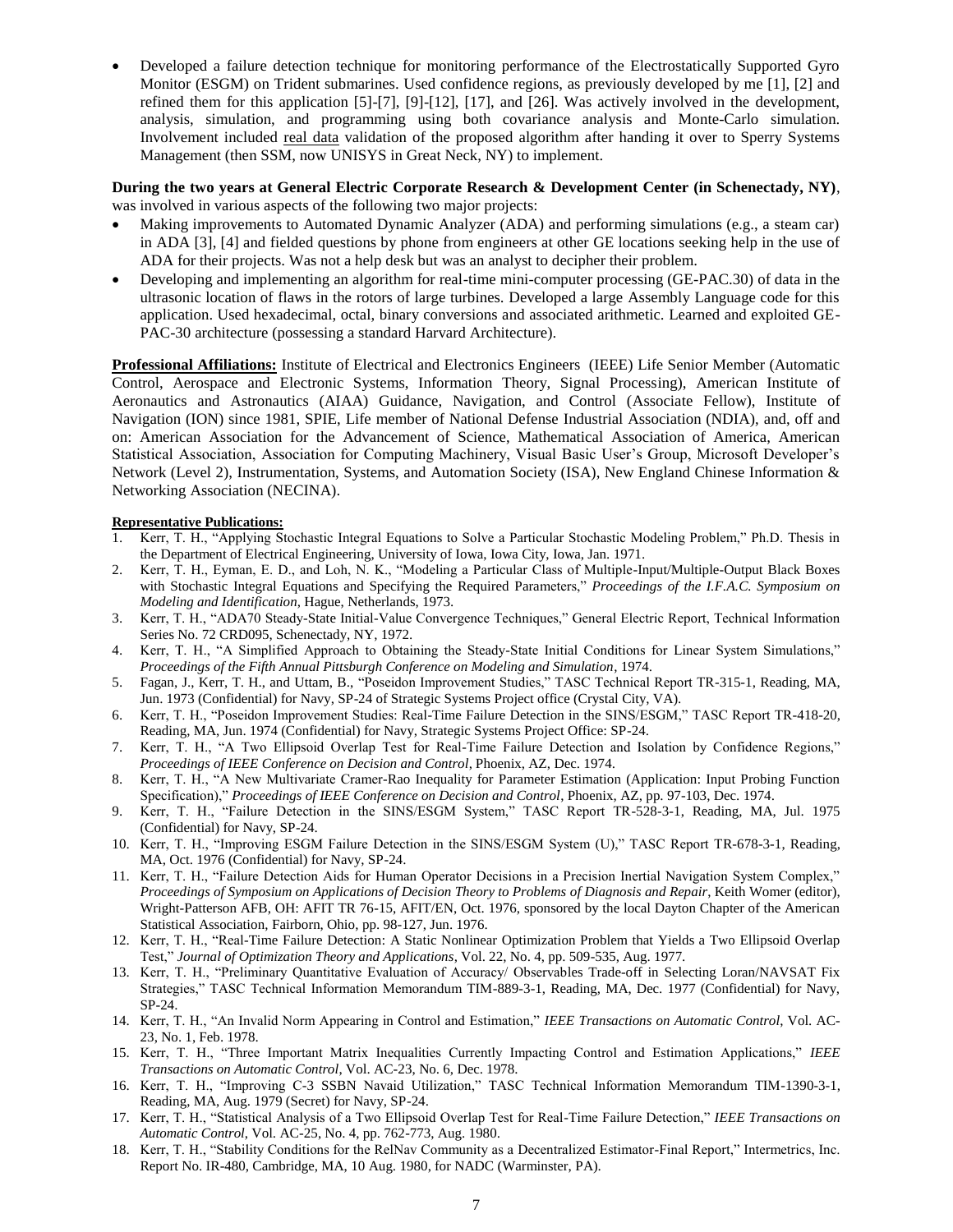- *19.* Kerr, T. H., and Chin, L., "A Stable Decentralized Filtering Implementation for JTIDS RelNav," *Proceedings of IEEE Position, Location, and Navigation Symposium (PLANS)*, Atlantic City, NJ, 8-11 Dec. 1980.
- 20. Kerr, T.H., and Chin, L., "The Theory and Techniques of Discrete-Time Decentralized Filters," in *Advances in the Techniques and Technology in the Application of Nonlinear Filters and Kalman Filters*, edited by C.T. Leondes, NATO Advisory Group for Aerospace Research and Development, AGARDograph No. 256, Noordhoff International Publishing, Lieden, pp. 3-1 to 3-39, 1981.
- 21. Kerr, T. H., "Modeling and Evaluating an Empirical INS Difference Monitoring Procedure Used to Sequence SSBN Navaid Fixes," Proceedings of the Annual Meeting of the Institute of Navigation, U.S. Naval Academy, Annapolis, Md., 9-11 Jun. 1981. (Selected for reprinting *in Navigation: Journal of the Institute of Navigation*, Vol. 28, No. 4, pp. 263-285, Winter 1981-82).
- 22. Kerr, T. H., "Introduction to MSM-ll Independent Validation and Verification," Intermetrics Memo, Cambridge, MA, 30 Oct. 1981, for NADC.
- 23. Fiorino, T., and Kerr, T. H., "JTIDS RelNav Integration Analysis of CV, F-14A, and E-2C Platforms," Intermetrics Report No. IR-MA-l00, Cambridge, MA, 15 Jan. 1982, for NADC.
- 24. Wiederholt, L., Fiorino, T., and Kerr, T. H., "GPS/SNAIS Laboratory Data Reduction Program Requirements Document," Intermetrics Report No. IR-MA-lll, Cambridge, MA, 3 May 1982, for NADC.
- 25. Kerr, T. H., "Rationale for Covariance Analysis within NADC's GPS/CV Integration Effort," Intermetrics Report No. IR-MA-115, Cambridge, MA, 10 May 1982, for NADC.
- 26. Kerr, T. H., "False Alarm and Correct Detection Probabilities Over a Time Interval for Restricted Classes of Failure Detection Algorithms," *IEEE Transactions on Information Theory*, Vol. IT-28, No. 4, pp. 619-631, Jul. 1982.
- 27. Kerr, T. H., "Impact of Navigation Accuracy in Optimized Straight-Line Surveillance/Detection of Undersea Buried Pipe Valves," *Proceedings of National Marine Meeting of the Institute of Navigation (ION)*, Cambridge, MA, 27-29 Oct. 1982.
- 28. Kerr, T. H., "Phase III GPS Integration; Volume 1: GPS U.E. Characteristics," Intermetrics Report IR-MA-177, Cambridge, MA, Jan. 1983, for Navair.
- 29. Kerr, T.H., "GPS/SSN Antenna Detectability," Intermetrics Report No. IR-MA-199, Cambridge, MA, 15 Mar. 1983, for NADC.
- 30. Kerr, T. H., "Examining the Controversy Over the Acceptability of SPRT and GLR Techniques and Other Loose Ends in Failure Detection," *Proceedings of the American Control Conference*, San Francisco, CA, pp. 966-977, 22-24 Jun. 1983.
- 31. Kerr, T. H., "Functional and Mathematical Structural Analysis of the Passive Tracking Algorithm (PTA)," Intermetrics Report No. IR-MA-208, Cambridge, MA, 25 May 1983, for NADC.
- 32. Kerr, T. H., and Rogers, R., "Report on PINS Filter Design Review (of Magnavox)," Intermetrics Memo, Cambridge, MA, 11 Aug. 1983, for NOSC (San Diego, CA).
- 33. Kerr, T. H., "Assessment of the Status of the Current Post-Coherent Localization Algorithm," Intermetrics Report No. IR-MA-319, 31 May 1984, for NADC.
- 34. Kerr, T. H., "Update to and Refinement of Aspects of Pattern Recognition Principles Used in the Missile Warning System (AN/AAR-47)," Intermetrics Report No. IR-MA-362, 15 Sep. 1983, for Honeywell Electro-Optical.
- 35. Carlson, N. A., Kerr, T. H., Sacks, J. E., "Integrated Navigation Concept Study," Intermetrics Report No. IR-MA-321, 15 Jun. 1984, for ITT (Nutley, NJ).
- 36. Kerr, T. H., "Navy GPS/SSN Phase II User Equipment DT&E Magnavox Modification Center (Mod Center) Test Report," 1 Jun. 1985, for NADC Code 4022.
- 37. Kerr, T. H., "Navy GPS/SSN Phase II User Equipment DT&E Rockwell-Collins Modification Center (Mod Center) Test Report," 1 Jun. 1985, for NADC Code 4022.
- 38. Kerr, T. H., "Navy GPS/SSN Phase II User Equipment DT&E Rockwell-Collins Developmental Test and Evaluation (Operational Readiness) [DT&E (OR)] Test Report," 10 Jun. 1985, for NADC Code 4022.
- 39. Kerr, T. H., "Magnavox Military Utility Test Report," 10 Jun. 1985, for NADC Code 4022.
- 40. Kerr, T. H., "Decentralized Filtering and Redundancy Management Failure Detection for Multi-Sensor Integrated Navigation Systems," *Proceedings of the National Technical Meeting of the Institute of Navigation (ION)*, San Diego, CA, 15-17 Jan. 1985.
- 41. Kerr, T. H., "The Proper Computation of the Matrix Pseudo-Inverse and Its Impact in MVRO Filtering," *IEEE Transactions on Aerospace and Electronic Systems*, Vol. AES-21, No. 5, Sep. 1985.
- 42. Kerr, T. H., "Decentralized Filtering and Redundancy Management for Multisensor Navigation," *IEEE Trans. on Aerospace and Electronic Systems*, Vol. AES-23, No. 1, pp. 83-119, Jan. 1987 (minor corrections appear on p. 412 of May and on p. 599 of Jul. 1987 issues of same journal).
- 43. Kerr, T. H., "Testing Matrices for Definiteness and Application Examples that Spawn the Need," *AIAA Journal of Guidance, Control, and Dynamics*, Vol. 10, No. 5, pp. 503-506, Sep.-Oct., 1987 (reply to and rebuttal by author in Vol. 12, No. 5, p. 767, Sep.-Oct. 1989 issue).
- 44. Kerr, T. H., "Computational Techniques for the Matrix Pseudoinverse in Minimum Variance Reduced-Order Filtering and Control," in *Control and Dynamic Systems-Advances in Theory and Applications*, Vol. XXVIII: **Advances in Algorithms and computational Techniques for Dynamic Control Systems**, Part 1 of 3, C. T. Leondes (Ed.), Academic Press, N.Y., 1988.
- 45. Kerr, T. H., "Status of CR-Like Lower bounds for Nonlinear Filtering," *IEEE Transactions on Aerospace and Electronic Systems*, Vol. AES-25, No. 5, pp. 590-601, Sep. 1989 (Author's reply in Vol. AES-26, No. 5, pp. 896-898, Sep. 1990).
- 46. Kerr, T. H., "On Misstatements of the Test for Positive Semidefinite Matrices," *AIAA Journal of Guidance, Control, and Dynamics*, Vol. 13, No. 3, pp. 571-572, May-Jun. 1990.
- 47. Kerr, T. H., "Multichannel Shaping Filter Formulations for Vector Random Process Modeling Using Matrix Spectral Factorization," MIT Lincoln Laboratory Report No. PA-500, Lexington, MA, 27 Mar. 1989 (BSD [previously BMO] limited distribution).
- 48. Kerr, T. H., "An Analytic Example of a Schweppe Likelihood Ratio Detector," *IEEE Transactions on Aerospace and Electronic Systems*, Vol. AES-25, No. 4, pp. 545-558, Jul. 1989.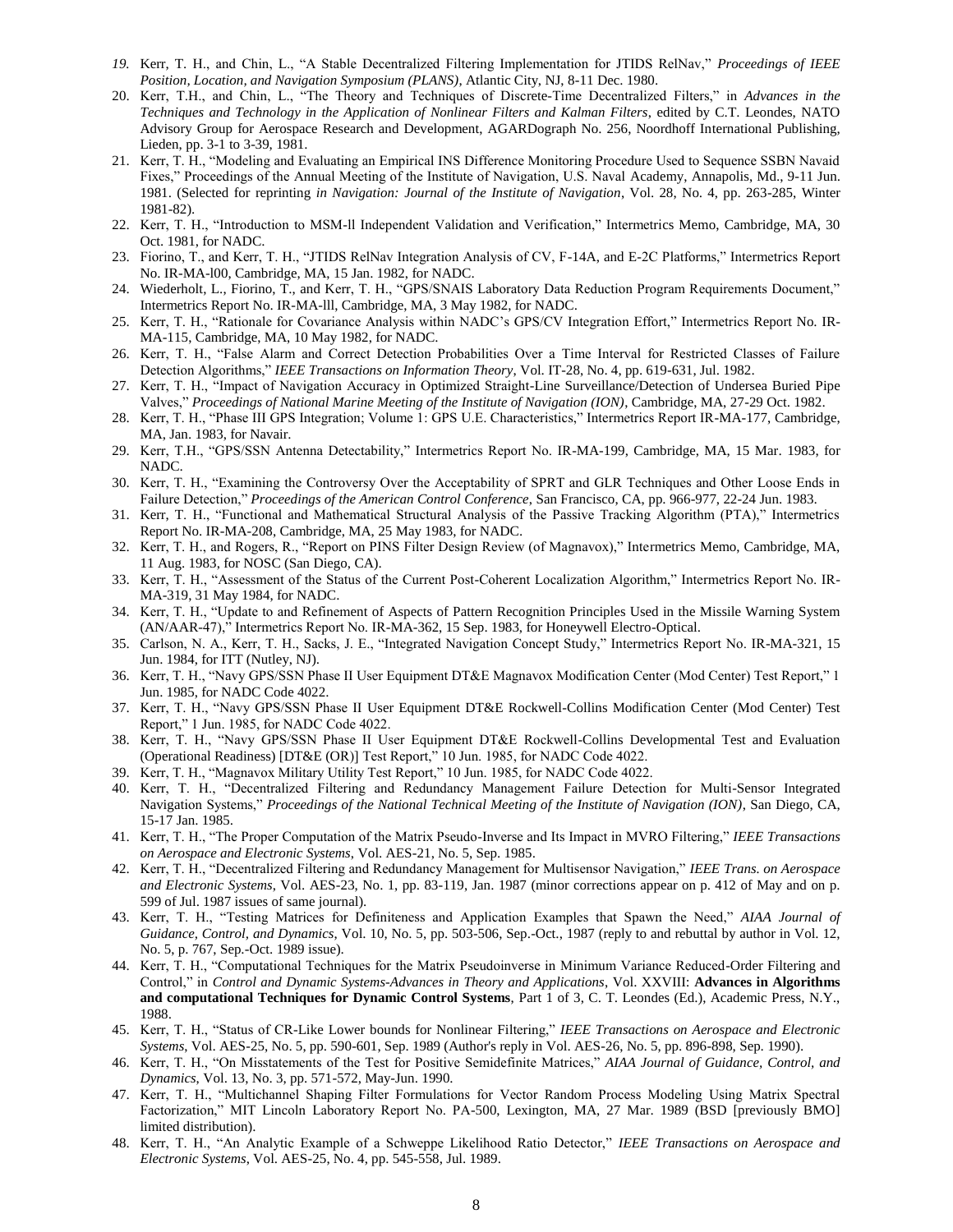- 49. Kerr, T. H., "Multichannel AR Modeling for the Active Decoy (U)," MIT Lincoln Laboratory Report No. PA-499, Lexington, MA, Mar. 1987 Secret.
- 50. Kerr, T. H., "Meeting Report: Subcontractor Kick-off Meeting with Charles Therrien (NPS)," Group Memo No. 95.3155, Lincoln Laboratory, Lexington, MA, 18 Mar. 1987.
- 51. Kerr, T. H., "Meeting Report and Subsequent Status Update: June Technical Interchange Subcontractor Meeting with C. W. Therrien (NPS)," Group Memo No. 95.3277, Lincoln Laboratory, Lexington, MA, 27 Jul. 1987.
- 52. Kerr, T. H., "Meeting Report and Issues/Action Items: August Technical Interchange Subcontractor Meeting with C. W. Therrien (NPS)," Group Memo No. 95.3338, Lincoln Laboratory, Lexington, MA, 4 Sep. 1987.
- 53. Therrien, C. W., and Kerr, T. H., "Results of 2-D Spectrum and Correlation Analysis," Group Memo No. 95.3155, Lincoln Laboratory, Lexington, MA, 8 Sep. 1987.
- 54. Kerr, T. H., "Satellite Survivability: Identifying Areas for Simulation to Finely Calibrate the Effect of Satellite Evasive Maneuvers and its Possible Interaction with Navigation-Update No. 2," Group Memo No. 95.3882, Lincoln Laboratory, Lexington, MA, 8 Feb. 1988.
- 55. Kerr, T. H., and Kaufman, J., "Satellite Survivability: 3-D Geometric Update to the Prior 2-D Analysis of Bearings-Only Target Triangulation- Further Gauging the Deleterious Impact of Satellite Navigation/Attitude Uncertainties on Required Operational Performance," Group Memo No. 95.3560, Lincoln Laboratory, Lexington, MA, 30 Mar. 1988.
- 56. Kerr, T. H., "Satellite Survivability: Radar Tracking of Exoatmospheric Targets Using a Kalman Filter:-*Implementation Considerations for Simulation*," Group Memo No. 95.3608, Lincoln Laboratory, Lexington, MA, 31 May 1988.
- 57. Kerr, T. H., "Satellite Survivability: RV Target Tracking Using Triangulation from Two Coordinated but Range-Denied Radars using Kalman Filters-A Covariance Analysis-Based Approach," Group Memo No. 95.3664, Lincoln Laboratory, Lexington, MA, 1988.
- 58. Kerr, T. H., "Evaluation Results for Triangulation Performance Accuracy of RV Tracking by Two Range-Denied Radars," Group Memo No. 95.3699, Lincoln Laboratory, Lexington, MA, 29 Jul. 1988.
- 59. Kerr, T. H., "Comments on 'Estimation Using a Multirate Filter'," *IEEE Transactions on Automatic Control*, Vol. AC-34, No. 3, p. 384, Mar. 1989.
- 60. Kerr, T. H., "Comments on 'A Chi-Square Test for Fault Detection in Kalman Filters'," *IEEE Transactions on Automatic Control*, Vol. AC-35, No. 11, pp. 1277-1278, Nov. 1990.
- 61. Kerr, T. H., "A Critique of Several Failure Detection Approaches for Navigation Systems," *IEEE Transactions on Automatic Control*, Vol. AC-34, No. 7, pp. 791-792, Jul. 1989.
- 62. Kerr, T. H., "On Duality between Failure Detection and Radar/Optical Maneuver Detection," *IEEE Transactions on Aerospace and Electronic Systems*, Vol. AES-25, No. 4, pp. 581-583, Jul. 1989.
- 63. Kerr, T. H., "Fallacies in Computational Testing of Matrix Positive Definiteness/Semidefiniteness," *IEEE Transactions on Aerospace and Electronic Systems*, Vol. AES-26, No. 2, pp. 415-421, Mar. 1990.
- 64. Kerr, T. H., "Software Specification for an Extended Kalman Filter to Track Exoatmospheric Targets," Group Memo No. 95.3936, Lincoln Laboratory, Lexington, MA, 22 Dec. 1988.
- 65. Kerr, T. H., "Status of Common Extended Kalman Filter Software for Both Angle-Only Tracking and for Standard Tracking Based on Measurement of Range, Angle, and Perhaps Doppler," Group Memo No. 95.4106, MIT Lincoln Laboratory, Lexington, MA, 26 Apr. 1989.
- 66. Kerr, T. H., "Prof. Bar-Shalom's Lecture on Multi-target Tracking," Group Memo No. 95.3912, Lincoln Laboratory, Lexington, MA, 29 Nov. 1988.
- 67. Kerr, T. H., "Open Literature Criticism's of Prof. Bar-Shalom's Prior PDAF Approach to Multi-target Tracking (and its attempted rebuttal)," Group Memo No. 95.3917, Lincoln Laboratory, Lexington, MA, 2 Dec. 1988.
- 68. Kerr, T. H., "Overview of Conclusions on Using Fused-State Estimates Versus Fused-Measurements for Two Sensor Tracking," Group Memo No. 95.3918, Lincoln Laboratory, Lexington, MA, 5 Dec. 1988.
- 69. Kerr, T. H., "Some Issues Concerning Use of An Extended Kalman Filter for Angle-Only Target Tracking," Group Memo No. 95.3924, Lincoln Laboratory, Lexington, MA, 7 Dec. 1988.
- 70. Kerr, T. H., "Test Cases for Confirming Performance of  $f(x)$  and  $\partial f/\partial x$  Evaluation Subroutines," Group Memo No. 95.3969, Lincoln Laboratory, Lexington, MA, 4 Jan. 1989.
- 71. Kerr, T. H., "Detailed Specification for the Calculation and Validation of Q in the EKF," Group Memo No. 95.3979, Lincoln Laboratory, Lexington, MA, 12 Jan. 1989.
- 72. Kerr, T. H., "Detailed Specification of the EKF Transition Matrix Calculation to be Used for Covariance Matrix Propagation," Group Memo No. 95.3993, Lincoln Laboratory, Lexington, MA, 19 Jan. 1989.
- 73. Kerr, T. H., "Specifying How to Extricate Prior Information Filter Form of Covariance Propagation Since EKF for Exoatmospheric RV Tracking is to Now Have Nonzero Process Noise Covariance Level Q," Group Memo No. 95.3996, Lincoln Laboratory, Lexington, MA, 20 Jan. 1989.
- 74. Kerr, T. H., "Detailed Specification of Measurement Iteration for the EKF," Group Memo No. 95.3989, Lincoln Laboratory, Lexington, MA, 18 Jan. 1989 (REVISED: 22 Feb. 1989).
- 75. Kerr, T. H., "Specifying Details of the EKF Propagation-Step State Estimate," Group Memo No. 95.4010, MIT Lincoln Laboratory, Lexington, MA, 1 Feb. 1989.
- 76. Kerr, T. H., "Details of the PASS 3 Conversion for EKF Development," Group Memo No. 95.4063, Lincoln Laboratory, Lexington, MA, 20 Mar. 1989.
- 77. Kerr, T. H., "A Proposed Approach for Quantifying Performance in Multi-target Tracking Applications Without Full Scale Implementation," Group Memo No. 95.4053, Lincoln Laboratory, Lexington, MA, 6 Mar. 1989.
- 78. Kerr, T. H., "Status of Common Extended Kalman Filter Software for both Angle-Only Tracking and for Standard Tracking Based on Measurement of Range, Angle, and Doppler," Group Memo No. 95.4106, Lincoln Laboratory, Lexington, MA, 25 Apr. 1989.
- 79. Kerr, T. H., "Status of Multi-target Tracking Investigation Pertaining to IROM," Group Memo No. 95.4157, Lincoln Laboratory, Lexington, MA, 26 May 1989.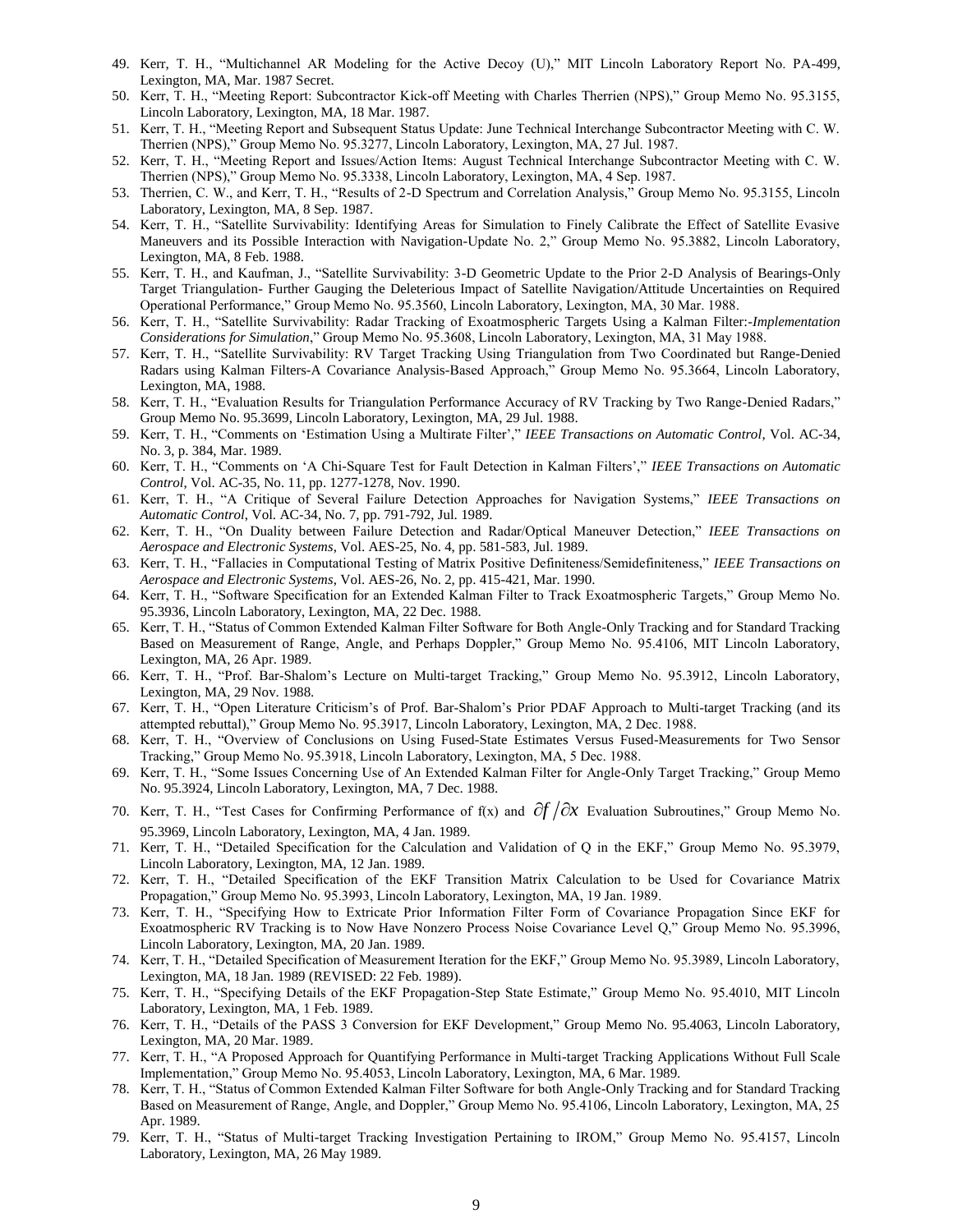- 80. Kerr, T. H., "Recent Update on a Proposed Approach for Quantifying Performance in Multi-target Tracking Applications Without Full Scale Implementation," Group Memo No. 95.4191, Lincoln Laboratory, Lexington, MA, 5 Jul. 1989.
- 81. Kerr, T. H., "Issues Relating to Improving Angle-Only EKF Tracking Performance," Group Memo No. 95.4190, Lincoln Laboratory, Lexington, MA, 5 Jul. 1989.
- 82. Kerr, T. H., "Formal Request for Missing Portion of Spec for EKF in Angle-Only Tracking Mode," Group Memo No. 95.4194, Lincoln Laboratory, Lexington, MA, 7 Jul. 1989.
- 83. Kerr, T. H., "A Need for Further Clarification of EKF Initial Conditions for Angle-Only Tracking (AOT) Mode," Group Memo No. 95.4199, Lincoln Laboratory, Lexington, MA, 11 Jul. 1989.
- 84. Kerr, T. H., "Seeking Answer to Question About Identity of Variable 'E<sub>t</sub>' That Occurs in 'Polynomial Fit' Initialization Procedure to be Utilized by EKF in Angle-Only Tracking (AOT) Mode," Group Memo No. 95.4208, Lincoln Laboratory, Lexington, MA, 18 Jul. 1989.
- 85. Kerr, T. H., "An External Perspective on Use of TeX and LaTeX for Technical Document Preparation," Group Memo No. 95.4210, Lincoln Laboratory, Lexington, MA, 20 Jul. 1989.
- 86. Kerr, T. H., "Detailed Design for Software Implementation of Constrained Optimization to be Tacked on to the EKF (in the Angle-Only Tracking Mode) to Incorporate *A Priori* Knowledge of Allowable RV Velocities," Group Memo No. 95.4225, Lincoln Laboratory, Lexington, MA, 28 Jul. 1989.
- 87. Kerr, T. H., "Overview of Problems and Proposed Corrections to Prior Lincoln Approach to EKF Initialization for Angle-Only Target Tracking," Group Memo No. 95.4235, Lincoln Laboratory, Lexington, MA, 7 Aug. 1989 (Updated on 21 Aug. 1989).
- 88. Kerr, T. H., "Detailed Design for Software Implementation of Monte-Carlo Change-Case Capability and Summary Statistics Computation and their Test and Validation," Group Memo No. 95.4230, Lincoln Laboratory, Lexington, MA, 2 Aug. 1989.
- 89. Kerr, T. H., "On the Rigorous Determination and Interpretation of Confidence Region Ellipsoids in Kalman Filter Applications," Group Memo No. 95.4257, Lincoln Laboratory, Lexington, MA, 23 Aug. 1989.
- 90. Kerr, T. H., "Angle-Only Tracking," slide presentation *for Reentry Systems Program Review* at Lincoln Laboratory, Lexington, MA, 10 Jan. 1989.
- 91. Kerr, T. H., "New Developments in Kalman Filter Theory," invited slide presentation to faculty and graduate students at The University of Iowa, Iowa City, Iowa on 20 Apr. 1989.
- 92. Kerr, T. H., "Decentralized Filtering and Redundancy Management for Multisensor Navigation," half day slide presentation as one of several primary lecturers, along with Peter Maybeck (AFIT), in an East Coast version of a Kalman Filter Technology intensive Short Course to have been given the week of 13 Nov. 1989 at the University of Maryland, College Park, MD (and to be repeated in subsequent years), as organized by C. T. Leondes (UCLA).
- 93. Kerr, T. H., "A Recent Technical Update to How Steady-State Gains Can be Computed for an Alpha-Beta-Gamma Tracker," Group Memo No. 53.THK89-2, Lincoln Laboratory, Lexington, MA, 20 Nov. 1989.
- 94. Kerr, T. H., "Position Accuracy Considerations to Support Test Aircraft IR Measurements for a Realistic IR Data Base (that can later be exercised in numerous ways)," Group Memo No. 53.THK89-5, Lincoln Laboratory, Lexington, MA, 20 Nov. 1989.
- 95. Kerr, T. H., "Answer to Question of Whether INS also Needs Tilt Fixes (by Some Means) as Well as Standard Occasional Position Fixes/Updates," Group Memo No. 53.THK89-7, Lincoln Laboratory, Lexington, MA, 5 Dec. 1989.
- 96. Kerr, T. H., "Status of Tri-Service Program to Establish Pod-Mounted GPS and Differential GPS Standard Equipment and Military Test Ranges (Across the Country) with GPS Differential Correction Broadcast Available," Group Memo No. 53.THK89-9, Lincoln Laboratory, Lexington, MA, 13 Dec. 1989.
- 97. Kerr, T. H., "The Potential for Neural Networks to Relieve Critical Bottlenecks in Two Tactical Air Force Flight Areas," Group Memo No. 53.THK89-10, Lincoln Laboratory, Lexington, MA, 13 Dec. 1989 (updated 1 Jan. 1990).
- 98. Kerr, T. H., "Rationale for Monte-Carlo Simulator Design to Support Multichannel Spectral Estimation and/or Kalman Filter Performance Testing and Software Validation/Verification Using Closed-Form Test Cases," MIT Lincoln Laboratory Report No. PA-512, Lexington, MA, 22 Dec. 1989 (BSD [previously BMO] limited distribution).
- 99. Kerr, T. H., "A Constructive Use of Idempotent Matrices to Validate Linear Systems Analysis Software," *IEEE Transactions on Aerospace and Electronic Systems*, Vol. AES-26, No. 6, pp. 935-952, Nov. 1990 (minor correction appears in Nov. 1991 issue).
- 100. Kerr, T. H., "Streamlining Measurement Iteration for EKF Target Tracking," *IEEE Transactions on Aerospace and Electronic Systems*, Vol. AES-27, No. 2, Mar. 1991 (minor correction appears in Nov. 1991 issue).
- 101. Kerr, T. H., "Evaluation of Airborne Inertial Navigational Accuracy using PC-Based Kalman Filter Technology: Airborne LASERNAV II with usage options in external NAVAID type and frequency of fixes," Lincoln Laboratory SLIDE PRESENTATION pre-transparencies, 31 Oct. 1991.
- 102. Kerr, T. H., "Comments on 'Federated Square Root Filter for Decentralized Parallel Processes'," *IEEE Transactions on Aerospace and Electronic Systems*, Vol. AES-27, No. 6, Nov. 1991.
- 103. Kerr, T. H., "Numerical Approximations and Other Structural Issues in Practical Implementations of Kalman Filtering," a chapter in **Approximate Kalman Filtering**, edited by Guanrong Chen, 1993.
- 104. Kerr, T. H., "Emulating Random Process Target Statistics (using MSF)," *IEEE Transactions on Aerospace and Electronic Systems*, Vol. AES-30, No. 2, pp. 556-577, Apr. 1994.
- 105. Kerr, T. H., "Use of GPS/INS in the Design of Airborne Multisensor Data Collection Missions (for Tuning NN-based ATR algorithms)," the Institute of Navigation *Proceedings of GPS-94*, Salt Lake City, UT, pp. 1173-1188, 20-23 Sep. 1994.
- 106. Kerr, T. H., "Further Comments on 'Optimal Sensor Selection Strategy for Discrete-Time Estimators'," *IEEE Trans. on Aerospace and Electronic Systems*, Vol. 31, No. 3, pp. 1159-1166, Jun. 1995.
- 107. Kerr, T. H., "Assessing and Improving the Status of Existing Angle-Only Tracking (AOT) Results," *Proceedings of the International Conference on Signal Processing Applications & Technology (ICSPAT)*, Boston, MA, pp. 1574-1587, 24-26 Oct. 1995.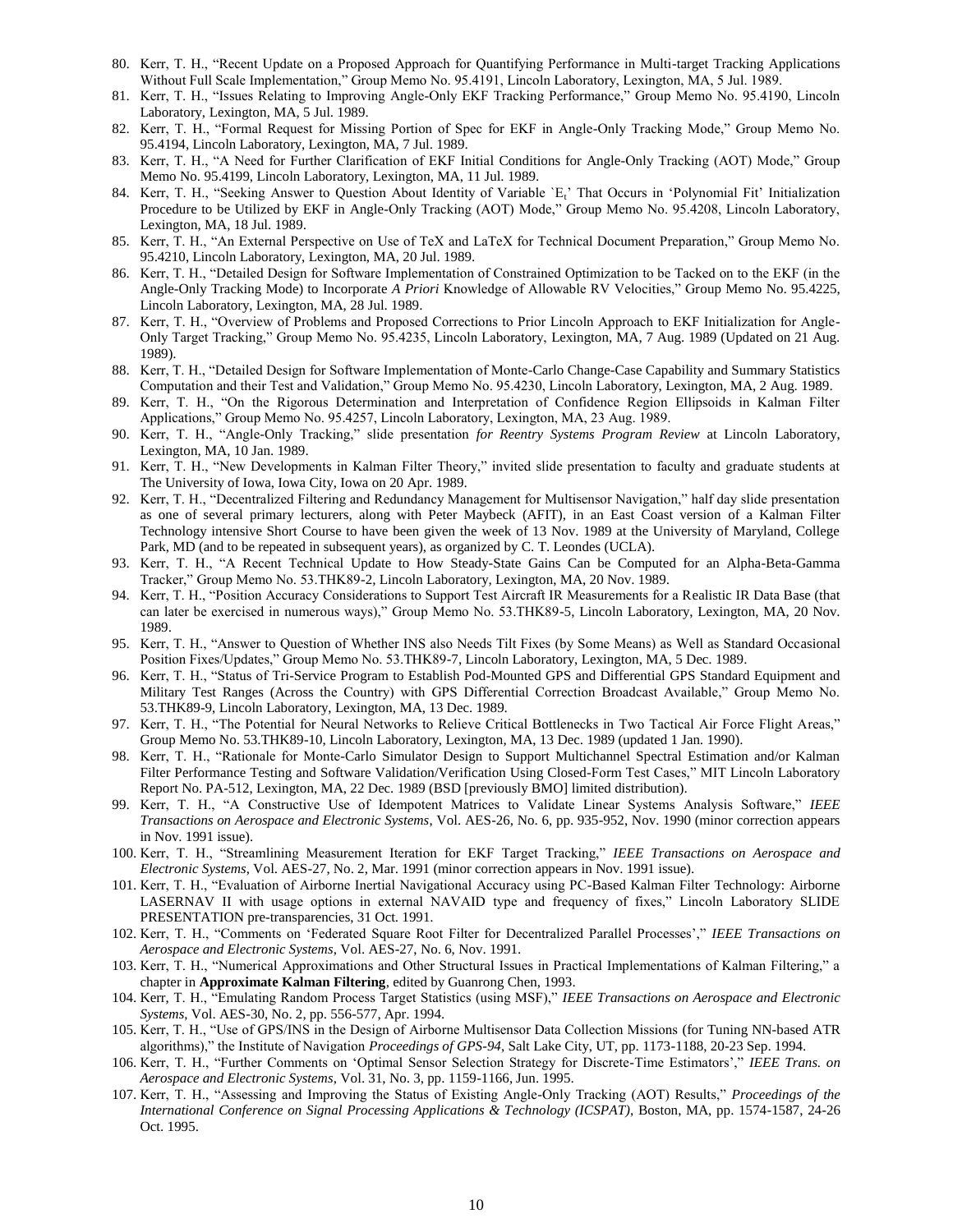- 108. Kerr, T. H., "A Critique of Neural Networks as Currently Exist for Control and Estimation," *Proceedings of the International Conference on Signal Processing Applications & Technology (ICSPAT)*, Boston, MA, pp. 1434-1443, 24-26 Oct. 1995.
- 109. Kerr, T. H., "Extending Decentralized Kalman Filtering (KF) to 2-D for Real-Time Multisensor Image Fusion and/or Restoration," Signal Processing, Sensor Fusion, and Target Recognition V, *Proceedings of SPIE Conference*, Vol. 2755, Orlando, FL, pp. 548-564, 8-10 Apr. 1996.
- 110. Kerr, T. H., "Extending Decentralized Kalman Filtering (KF) to 2D for Real-Time Multisensor Image Fusion and/or Restoration: Optimality of Some Decentralized KF Architectures," *Proceedings of the International Conference on Signal Processing Applications & Technology (ICSPAT96),* Boston, MA, 7-10 Oct. 1996.
- 111. Kerr, T. H., "A Critical Perspective on Some Aspects of GPS Development and Use," *Proceedings of 16th Digital Avionics System Conference,* Vol. II, pp. 9.4-9 to 9.4-20, Irvine, CA, 26-30 Oct. 1997
- 112. Kerr, T. H., and Satz, H., S., "Applications of Some Explicit Formulas for the Matrix Exponential in Linear Systems Software Validation," *Proceedings of 16th Digital Avionics System Conference*, Vol. I, pp. 1.4-9 to 1.4-20, Irvine, CA, 26- 30 Oct. 1997.
- 113. Kerr, T. H., "Critique of Some Neural Network Architectures and Claims for Control and Estimation," *IEEE Transactions on Aerospace and Electronic Systems*, Vol. AES-34, No. 2, pp. 406-419, Apr. 1998. (Extends beyond prior version [108] above).
- 114. Kerr, T. H., "Comments on 'An Algorithm for Real-Time Failure Detection in Kalman Filters'," *IEEE Trans. on Automatic Control*, Vol. 43, No. 5, pp. 682-683, May 1998.
- 115. Kerr, T. H., *NMD White Paper on Designated Action Item*, MITRE, Bedford, MA, Jan. 1998.
- 116. Kerr, T. H., "Cramer-Rao Lower Bound Implementation and Analysis for NMD Radar Target Tracking," TeK Associates Technical Report No. 97-101 (for MITRE), Lexington, MA, 26-30 Oct. 1997.
- 117. Kerr, T. H., "Cramer-Rao Lower Bound Implementation and Analysis: CRLB Target Tracking Evaluation Methodology for NMD Radars," MITRE Technical Report, Contract No. F19628-94-C-0001, Project No. 03984000-N0, Bedford, MA, Feb. 1998.
- 118. Kerr, T. H., "Developing Cramer-Rao Lower Bounds to Gauge the Effectiveness of UEWR Target Tracking Filters," *Proceedings of AIAA/BMDO Technology Readiness Conference and Exhibit*, Colorado Springs, CO, 3-7 Aug. 1998.
- 119. Kerr, T. H., UEWR *Design Notebook-Section 2.3: Track Analysis*, TeK Associates, Lexington, MA, (for XonTech, Hartwell Rd, Lexington, MA), XonTech Report No. D744-10300, 29 Mar. 1999.
- 120. Kerr, T. H., and Satz, H. S., "Evaluation of Batch Filter Behavior in comparison to EKF," TeK Associates, Lexington, MA, (for Raytheon, Sudbury, MA), 22 Nov. 1999.
- 121. Kerr, T. H., "TeK Associates' view in comparing use of a recursive Extended Kalman Filter (EKF) versus use of Batch Least Squares (BLS) algorithm for UEWR," TeK Associates, Lexington, MA, (for Raytheon, Sudbury, MA), 12 Sep. 2000.
- 122. Kerr, T. H., "Considerations in whether to use Marquardt Nonlinear Least Squares vs. Lambert Algorithm for NMD Cue Track Initiation (TI) calculations," TeK Associates Technical Report No. 2000-101, Lexington, MA, (for Raytheon, Sudbury, MA), 27 Sep. 2000.
- 123. Kerr, T. H., "Sensor Scheduling in Kalman Filters: varying navaid fixes for trading-off submarine NAV accuracy vs. ASW exposure," *Proceedings of The Workshop on Estimation, Tracking, and Fusion:* A Tribute to Yaakov Bar-Shalom (on the occasion of his 60th Birthday) following the *Fourth ONR/GTRI Workshop on Target Tracking and Sensor Fusion*, Naval Postgraduate School, Monterey, CA, 17 May 2001.
- 124. Kerr, T. H., "Verification of Linear System Software Sub-Modules using Analytic Closed-Form Results," *Proceedings of The Workshop on Estimation, Tracking, and Fusion:* A Tribute to Yaakov Bar-Shalom (on the occasion of his 60th Birthday) following the *Fourth ONR/GTRI Workshop on Target Tracking and Sensor Fusion*, Naval Postgraduate School, Monterey, CA, 17 May 2001.
- 125. Kerr, T. H., "Further Critical Perspectives on Certain Aspects of GPS Development and Use," *Proceedings of 57th Annual Meeting of the Institute of Navigation*, pp. 592-608, Albuquerque, NM, 9-13 Jun. 2001.
- 126. Kerr, T. H., "Sensor Scheduling in Kalman Filters: Evaluating a Procedure for Varying Submarine Navaids," *Proceedings of 57th Annual Meeting of the Institute of Navigation*, pp. 310-324, Albuquerque, NM, 9-13 Jun. 2001.
- 127. Satz, H. S., Kerr, T. H., "Comparison of Batch and Kalman Filtering for Radar Tracking," *Proceedings of 10th Annual AIAA/BMDO Conference*, Williamsburg, VA, 25 Jul. 2001 (Unclassified paper but Conference Proceedings are SECRET).
- 128. Kerr, T. H., "Vulnerability of Recent GPS Adaptive Antenna Processing (and all STAP/SLC) to Statistically Non-Stationary Jammer Threats," *Proceedings of SPIE,* Session 4473: Tracking Small Targets, pp. 62-73, San Diego, CA, 29 Jul.-3 Aug. 2001.
- 129. Kerr, T. H., "Exact Methodology for Testing Linear System Software Using Idempotent Matrices and Other Closed-Form Analytic Results," *Proceedings of SPIE,* Session 4473: Tracking Small Targets, pp. 142-168, San Diego, CA, 29 Jul.-3 Aug. 2001.
- 130. Kerr, T. H., "New Lamps for Old: a shell game for generalized likelihood use in radar? Or this isn't your father's GLR!," *Proceedings of SPIE,* Session 4473: Tracking Small Targets, pp. 476-483, San Diego, CA, 29 Jul.-3 Aug. 2001.
- 131. Kerr, T. H., "Comments on 'Determining if Two Solid Ellipsoids Intersect'," *AIAA Journal of Guidance, Control, and Dynamics,* Vol. 28, No. 1, pp. 189-190, Jan.-Feb. 2005.
- 132. Kerr, T. H., "Integral Evaluation Enabling Performance Trade-offs for Two Confidence Region-Based Failure Detection," *AIAA Journal of Guidance, Control, and Dynamics*, Vol. 29, No. 3, pp. 757-762, May-Jun. 2006
- 133. Kerr, T. H., **"**The Principal Minor Test for Semidefinite Matrices-Author**'**s Reply**,"** *AIAA Journal of Guidance, Control, and Dynamics*, Vol. 13, No. 3, p. 767, Sep.-Oct. 1989.
- 134. Kerr, T. H.**, "**Comments on 'Precision Free-Inertial Navigation with Gravity Compensation by an Onboard Gradiometer'**,"** *AIAA Journal of Guidance, Control, and Dynamics*, Vol. 30, No. 4, pp. 1214-1215, Jul.-Aug. 2007.
- 135. Kerr, T. H., **"**Novel Variations on Old Architectures/Mechanizations for New Miniature Autonomous Systems**,"** *Online Proceedings of GMC MAS 2009 Conference*, Session E1: Controlling Miniature Autonomous Systems, Ft. Walton Beach, FL, 28 October 2009.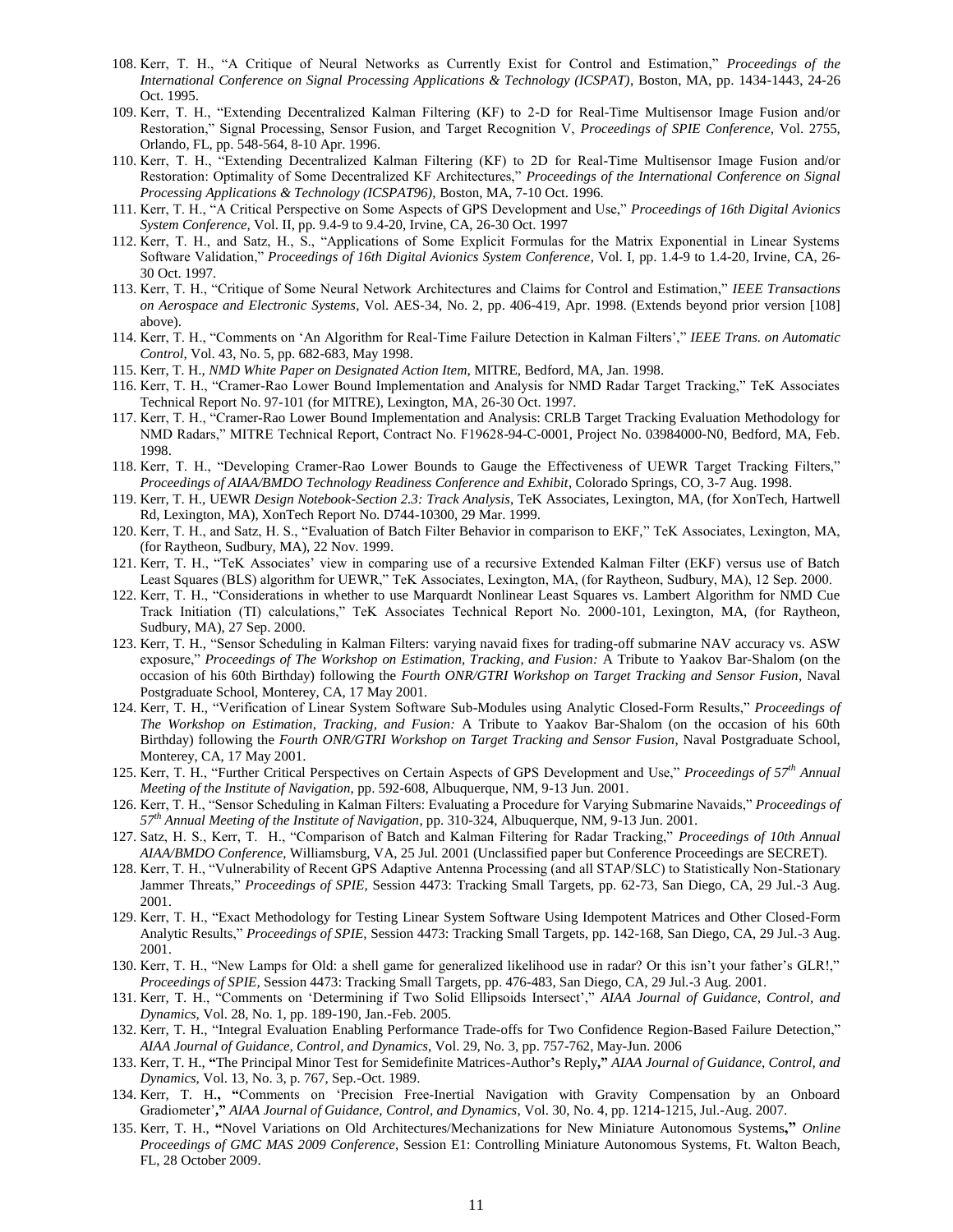136. Kerr, T. H., **"**Comment on 'Low-Noise Linear Combination of Triple-Frequency Carrier Phase Measurements'**,"**  *Navigation: Journal of the Institute of Navigation*, Vol. 57, No. 2, pp. 161, 162, Summer 2010.

**The above publications are frequently cited by other independent authors and researchers worldwide thus endorsing their significance.** To verify this claim, please use Web of Science Citations Index searches under Kerr, T. H. Unfortunately, Microsoft Academic Search has not yet caught up to many of my engineering publications at <https://academic.microsoft.com/#/detail/2424976702> but Google Scholar has done a better job of keeping up with them: [https://scholar.google.com/citations?user=UjaYY4EAAAAJ&hl=en.](https://scholar.google.com/citations?user=UjaYY4EAAAAJ&hl=en)

# **Significant original development in submarine navigation trade-off considerations between frequency of external navaid fix usage (maintaining sufficient navigation accuracy in case a launch is ordered) vs. exposure to enemy surveillance while taking these navaid fixes:**

- Kerr, T. H., "Preliminary Quantitative Evaluation of Accuracy/Observables Trade-off in Selecting Loran/NAVSAT Fix Strategies," TASC Technical Information Memorandum TIM-889-3-1, Reading, MA, Dec. 1977 (Confidential).
- Kerr, T. H., "Improving C-3 SSBN Navaid Utilization," TASC TIM-1390-3-1, Reading, MA, Aug. 1979 (Secret).
- Kerr, T. H., "Modeling and Evaluating an Empirical INS Difference Monitoring Procedure Used to Sequence SSBN Navaid Fixes," *Proceedings of the Annual Meeting of the Institute of Navigation*, U.S. Naval Academy, Annapolis, Md., 9-11 Jun. 1981 (reprinted in *Navigation: Journal of the Institute of Navigation*, Vol. 28, No. 4, pp. 263-285, Winter 1981-82).
- Kerr, T. H., "Sensor Scheduling in Kalman Filters: varying navaid fixes for trading-off submarine NAV accuracy vs. ASW exposure," *Proceedings of The Workshop on Estimation, Tracking, and Fusion:* A Tribute to Yaakov Bar-Shalom (on the occasion of his 60th Birthday) following the *Fourth ONR/GTRI Workshop on Target Tracking and Sensor Fusion*, Naval Postgraduate School, Monterey, CA, 17 May 2001.
- Kerr, T. H., "Sensor Scheduling in Kalman Filters: Evaluating a Procedure for Varying Submarine Navaids," *Proceedings of 57th Annual Meeting of the Institute of Navigation*, pp. 310-324, Albuquerque, NM, 9-13 Jun. 2001.

## **Publications where he developed Two Confidence Region (CR2) Failure Detection:**

- Kerr, T. H., "Poseidon Improvement Studies: Real-Time Failure Detection in the SINS/ESGM," TASC Report TR-418-20, Reading, MA, Jun. 1974 (Confidential).
- Kerr, T. H., "Failure Detection in the SINS/ESGM System," TASC Report TR-528-3-1, Reading, MA, Jul. 1975 (Confidential).
- Kerr, T. H., "Improving ESGM Failure Detection in the SINS/ESGM System (U)," TASC Report TR-678-3-1, Reading, MA, Oct. 1976 (Confidential).
- Kerr, T. H., "Failure Detection Aids for Human Operator Decisions in a Precision Inertial Navigation System Complex," *Proceedings of Symposium on Applications of Decision Theory to Problems of Diagnosis and Repair*, Keith Womer (editor), Wright-Patterson AFB, OH: AFIT TR 76-15, AFIT/EN, Oct. 1976, sponsored by Dayton Chapter of the American Statistical Association, Fairborn, Ohio, Jun. 1976.
- Kerr, T. H., "Real-Time Failure Detection: A Static Nonlinear Optimization Problem that Yields a Two Ellipsoid Overlap Test," *Journal of Optimization Theory and Applications*, Vol. 22, No. 4, Aug. 1977.
- Kerr, T. H., "Statistical Analysis of a Two Ellipsoid Overlap Test for Real-Time Failure Detection," *IEEE Transactions on AC*, Vol. 25, No. 4, Aug. 1980.
- Kerr, T. H., "False Alarm and Correct Detection Probabilities Over a Time Interval for Restricted Classes of Failure Detection Algorithms," *IEEE Transactions on IT*, Vol. 28, No. 4, pp. 619-631, Jul. 1982.
- Kerr, T. H., "Examining the Controversy Over the Acceptability of SPRT and GLR Techniques and Other Loose Ends in Failure Detection," *Proceedings of the American Control Conference*, San Francisco, CA, 22-24 Jun. 1983.
- Kerr, T. H., "Comments on 'A Chi-Square Test for Fault Detection in Kalman Filters'," *IEEE Transactions on AC*, Vol. 35, No. 11, pp. 1277-1278, Nov. 1990.
- Kerr, T. H., "A Critique of Several Failure Detection Approaches for Navigation Systems," *IEEE Transactions on AC*, Vol. 34, No. 7, pp. 791-792, Jul. 1989.
- Kerr, T. H., "On Duality Between Failure Detection and Radar/Optical Maneuver Detection," *IEEE Transactions on AES*, Vol. 25, No. 4, pp. 581-583, Jul. 1989.
- Kerr, T. H., "Comments on 'An Algorithm for Real-Time Failure Detection in Kalman Filters'," *IEEE Trans. on AC*, Vol. 43, No. 5, pp. 682-683, May 1998.
- Kerr, T. H., "Integral Evaluation Enabling Performance Trade-offs for Two Confidence Region-Based Failure Detection," *AIAA Journal of Guidance, Control, and Dynamics*, Vol. 29, No. 3, pp. 757-762, May-Jun. 2006.

# **Publications addressing Decentralized Kalman Filtering:**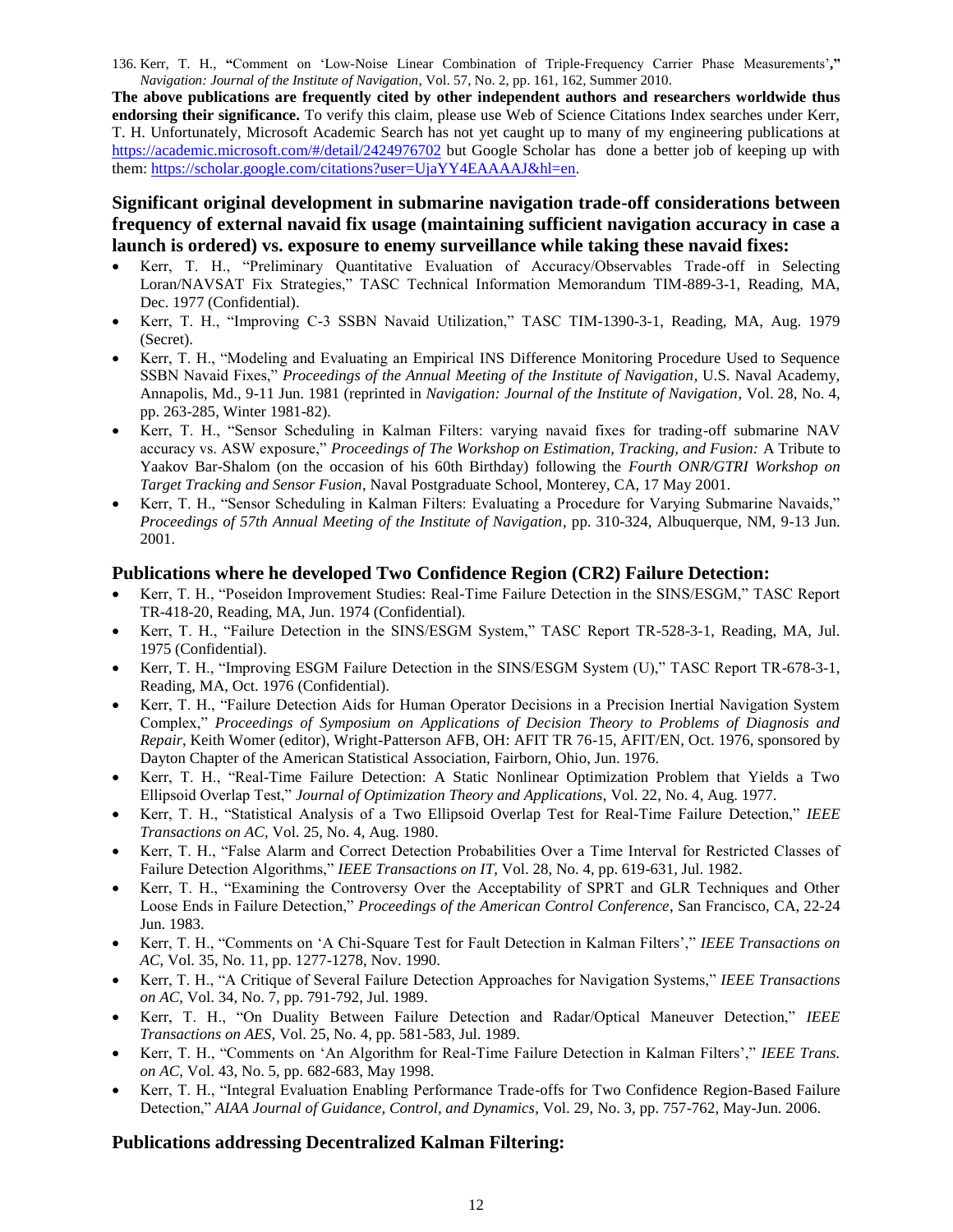- Kerr, T. H., "Stability Conditions for the RelNav Community as a Decentralized Estimator-Final Report," Intermetrics, Inc. Report No. IR-480, Cambridge, MA, 10 Aug. 1980
- Kerr, T. H., and Chin, L., "A Stable Decentralized Filtering Implementation for JTIDS RelNav," Proceedings of *IEEE Position, Location, and Navigation Symposium*, Atlantic City, NJ, 8-11 Dec. 1980.
- Kerr, T.H., and Chin, L., "The Theory and Techniques of Discrete-Time Decentralized Filters," in *Advances in the Techniques and Technology in the Application of Nonlinear Filters and Kalman Filters*, edited by C.T. Leondes, AGARDograph No. 256, Noordhoff International Publishing, Lieden, 1981.
- Carlson, N. A., Kerr, T. H., Sacks, J. E., "Integrated Navigation Concept Study," Intermetrics Report No. IR-MA-321, 15 Jun. 1984.

# **His publications that combine the ideas of failure detection with those of decentralized Kalman Filtering to yield a breakthrough rigorous basis for redundancy management:**

- Kerr, T. H., "Decentralized Filtering and Redundancy Management Failure Detection for Multi-Sensor Integrated Navigation Systems," *Proceedings of the National Technical Meeting of the Institute of Navigation* (ION), San Diego, CA, 15-17 Jan. 1985.
- Kerr, T. H., "Decentralized Filtering and Redundancy Management for Multisensor Navigation," *IEEE Trans. on AES*, Vol.23, No. 1, pp. 83-119, Jan. 1987.

## **Evidence of Technical Accomplishment**

- Personally trailblazing R&D development of the Kalman filter-based *Two Confidence Region Failure Detection* proceeding from first principles and carrying it elegantly to fruition.
- He surveyed many historical approaches to decentralized filtering and narrowed down to identify those few that rigorously satisfied reasonableness constraints possessed by the Joint Tactical Information and Distribution System (JTIDS) and Integrated Communications Navigation and Identification in Avionics (ICNIA) applications that motivated his investigation.
- Ground breaking insight was exhibited in his leaping to realize the utility of combining his earlier "failure detection methodologies" with the results of his later investigation into "decentralized estimation", thus reaping a satisfying firm theoretical foundation for "redundancy management" for navigation applications.

### **He has published three book chapters:**

- Kerr, T.H., and Chin, L., "The Theory and Techniques of Discrete-Time Decentralized Filters," in *Advances in the Techniques and Technology in the Application of Nonlinear Filters and Kalman Filters*, edited by C.T. Leondes, AGARDograph No. 256, Noordhoff International Publishing, Lieden, 1981.
- Kerr, T. H., "Computational Techniques for the Matrix Pseudoinverse in Minimum Variance Reduced-Order Filtering and Control," in *Control and Dynamic Systems-Advances in Theory and Applications*, Vol. XXVIII: Advances in Algorithms and computational Techniques for Dynamic Control Systems, Part 1 of 3, C. T. Leondes (Ed.), Academic Press, NY, 1988;
- Kerr, T. H., "Numerical Approximations and Other Structural Issues in Practical Implementations of Kalman Filtering," a chapter in *Approximate Kalman Filtering*, edited by Guanrong Chen, World Scientific, NY, 1993;

where all 3 of the above discussions specifically pertain to aspects of Kalman filtering. He has 10 additional publications that relate to underlying numerical computational details, all arising in Kalman filters, and has published application results for another 11 distinctly different Kalman filter implementation areas.

### **He has sufficient breadth to analyze other issues such as GPS Status, GPS integration, Sonobuoy passive target tracking, Surveillance sweeprates, and Neural Networks:**

- Kerr, T. H., "Impact of Navigation Accuracy in Optimized Straight-Line Surveillance/Detection of Undersea Buried Pipe Valves," *Proceedings of National Marine Meeting of the Institute of Navigation*, Cambridge, MA, 27-29 Oct. 1982.
- Kerr, T. H., "Phase III GPS Integration; Volume 1: GPS U.E. Characteristics," Intermetrics Report IR-MA-177, Cambridge, MA, Jan. 1983.
- Kerr, T.H., "GPS/SSN Antenna Detectability," Intermetrics Report No. IR-MA-199, Cambridge, MA, 15 Mar. 1983
- Kerr, T. H., "Assessment of the Status of the Current Post-Coherent Localization Algorithm," Intermetrics Report No. IR-MA-319, 31 May 1984.
- Kerr, T. H., "An Analytic Example of a Schweppe Likelihood Ratio Detector," *IEEE AES Transactions*, Vol. 25, No. 4, pp. 545-558, Jul. 1989.
- Kerr, T. H., "Critique of Some Neural Network Architectures and Claims for Control and Estimation," *IEEE AES Transactions*, Vol. 34, No. 2, pp. 406-419, Apr. 1998.
- Kerr, T. H., "Further Critical Perspectives on Certain Aspects of GPS Development and Use," *Proceedings of 57th Annual Meeting of the Institute of Navigation*, pp. 592-608, Albuquerque, NM, 9-13 Jun. 2001